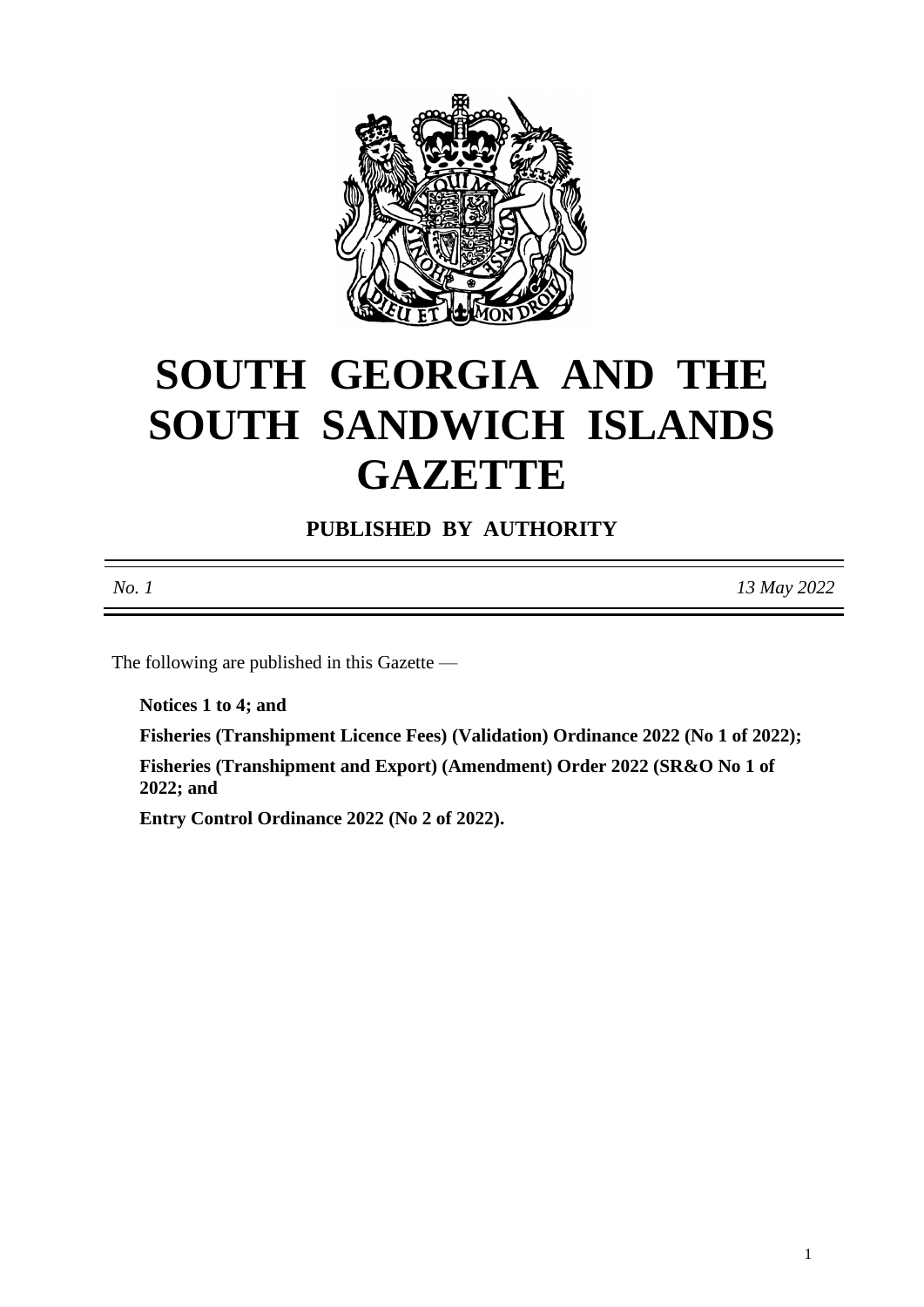#### **NOTICES**

No. 1 7 March 2022

#### **Administration of Justice Ordinance 1949** *section 7B and section 29*

#### **Appointment of Senior Magistrate and Coroner**

1. Section 7B of the Administration of Justice Ordinance 1949 (Cap 3) in its application to South Georgia and the South Sandwich Islands provides for the appointment of a Senior Magistrate to the Magistrate's Court.

2. In exercise of my powers under section 7B of the Administration of Justice Ordinance 1949, I appoint **Malcolm Howard Simmons** to be Senior Magistrate.

3. Section 29 of the Administration of Justice Ordinance 1949 (Cap 3) in its application to South Georgia and the South Sandwich Islands provides for the appointment of Coroner.

4. In exercise of my powers under section 29 of the Administration of Justice Ordinance 1949, I appoint **Malcolm Howard Simmons** to be Coroner.

5. These appointments have effect from the date given below, and continue in effect whilst Malcolm Howard Simmons holds office as Senior Magistrate of the Falkland Islands, unless terminated sooner.

Dated 7 March 2022

N. J. PHILLIPS C.B.E., *Commissioner.* **\_\_\_\_\_\_\_\_\_\_\_\_\_\_\_\_\_\_\_\_**

No. 2 30 April 2022

#### **Fisheries (Conservation and Management) Ordinance 2000**

*section 4*

#### **Appointment of Fisheries Protection Officers**

1. Section 4(4) of the Fisheries (Conservation and Management) Ordinance 2000 provides for the Commissioner to appoint Fisheries Protection Officers.

2. In exercise of my powers under section 4(4) of the Fisheries (Conservation and Management) Ordinance 2000 I appoint:-

**Mark Belchier**; **Jennifer Black**; **Victoria Foster**; **George James Gittens**; **Susan Gregory**; **Nestor Santana Hernandez**; **Allison Kean**; **Gerald Peter McLeod**; **Paul Robert Morrison**; **Patrick Smith**; **Scott Hayden Thain**; **Laura Sinclair Willis**; and **Steven Winn**

to be Fisheries Protection Officers for the period 1 April 2022 to 31 March 2023 (subject to any earlier termination).

Dated 30 April 2022

#### N. J. PHILLIPS C.B.E., *Commissioner.* **\_\_\_\_\_\_\_\_\_\_\_\_\_\_\_\_\_\_\_\_**

No. 3 12 May 2022

#### **Immigration Ordinance 1965** *section 3*

#### **Appointment of Immigration Officer**

1. Section 3 of the Immigration Ordinance 1965 provides for the Commissioner to appoint an Immigration Officer for the carrying out of the provisions of the Ordinance.

2. In exercise of my powers under section 3 of the Immigration Ordinance 1965 I appoint **Nestor Santana Hernandez** to be an Immigration Officer for South Georgia and the South Sandwich Islands.

3. This appointment has effect from the date of signature and continues in effect whilst the appointee holds office as a Government Officer of the Government of South Georgia and the South Sandwich Islands, unless terminated sooner.

Dated 12 May 2022

N. J. PHILLIPS C.B.E., *Commissioner.* **\_\_\_\_\_\_\_\_\_\_\_\_\_\_\_\_\_\_\_\_**

No. 4 12 May 2022

**Police Ordinance 2017** *section 7*

#### **Appointment of Reserve Police Officer**

1. Section 7 of the Police Ordinance 2017 provides that the Commissioner may appoint individuals as reserve police officers if satisfied that they have appropriate knowledge and experience.

2. In exercise of my powers under section 7 of the Police Ordinance 2017 I appoint **Nestor Santana Hernandez** to be a reserve police officer for South Georgia and the South Sandwich Islands.

3. This appointment has effect from the date of signature and continues in effect whilst the appointee holds office as a Government Officer of the Government of South Georgia and the South Sandwich Islands, unless terminated sooner.

Dated 12 May 2022

N. J. PHILLIPS C.B.E., *Commissioner.*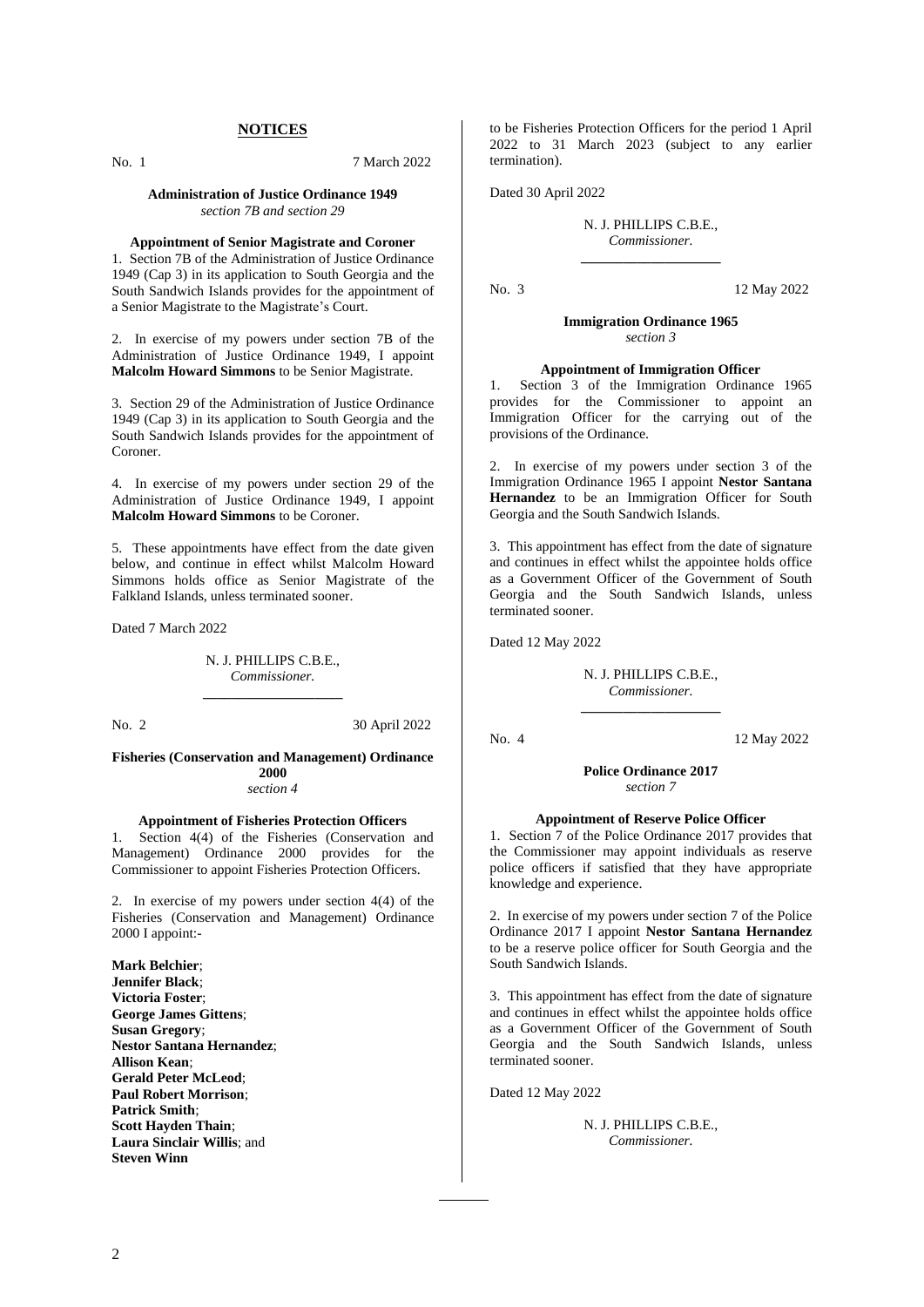# **ELIZABETH II**



Territories of South Georgia and the South Sandwich Islands

NIGEL JAMES PHILLIPS C.B.E., *Commissioner.*

# **Fisheries (Transhipment Licence Fees) (Validation) Ordinance 2022**

(No. 1 of 2022)

# ARRANGEMENT OF PROVISIONS

Section

- 1. Title
- 2. Commencement
- 3. Interpretation
- 4. Validation of transhipment fees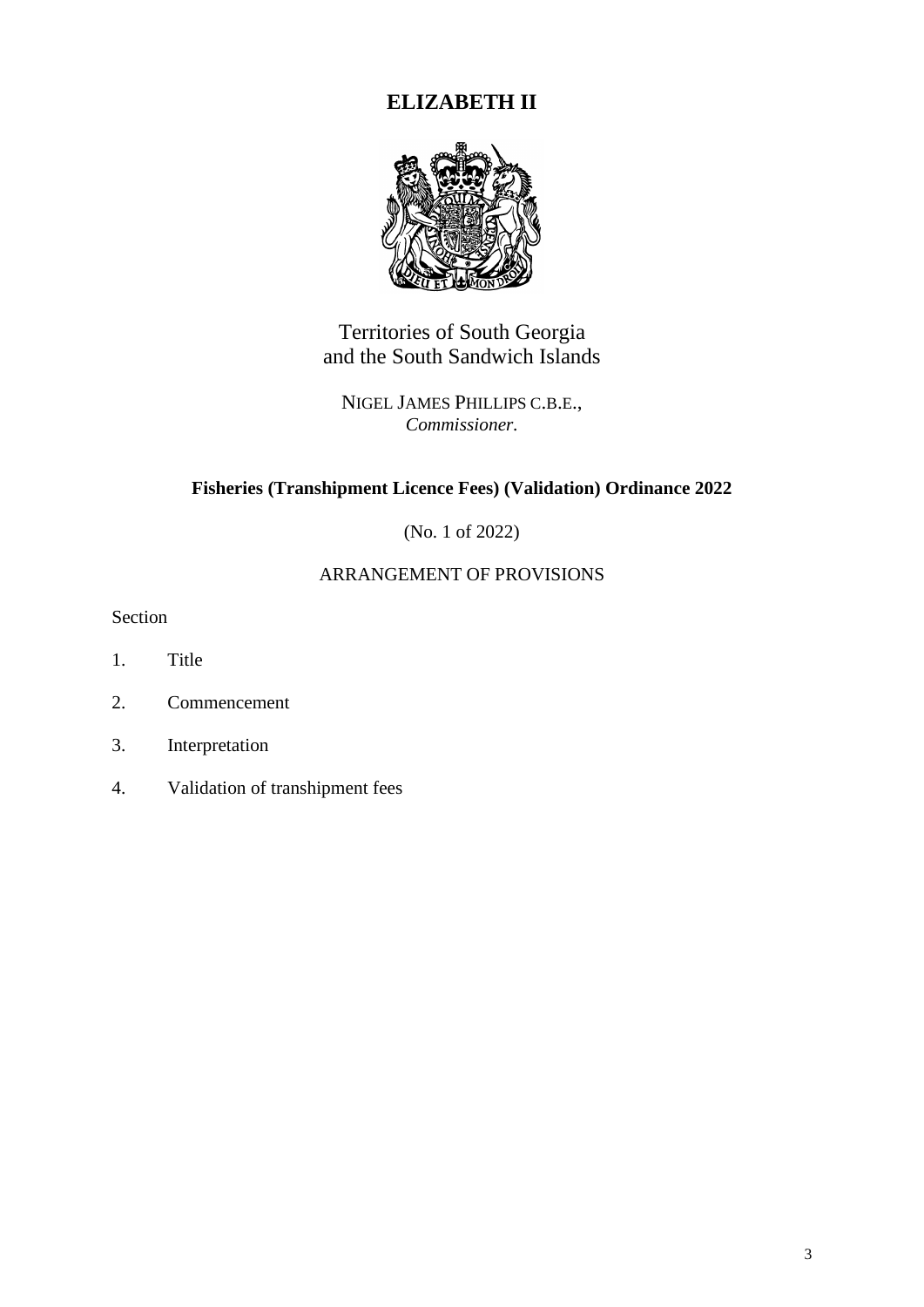# **ELIZABETH II**



Territories of South Georgia and the South Sandwich Islands

NIGEL JAMES PHILLIPS C.B.E., *Commissioner.*

# **FISHERIES (TRANSHIPMENT LICENCE FEES) (VALIDATION) ORDINANCE 2022**

(No. 1 of 2022)

*(enacted: 19 April 2022) (commencement: on publication) (published: 13 May 2022)*

# AN ORDINANCE

To validate transhipment licence fees collected without legislative authority.

ENACTED by the Commissioner for South Georgia and South Sandwich Islands —

# **1. Title**

This Ordinance is the Fisheries (Transhipment Licence Fees) (Validation) Ordinance 2022.

#### **2. Commencement**

This Ordinance comes into force on publication in the *Gazette*.

#### **3. Interpretation**

In this Ordinance  $-$ 

"**transhipment licence**" has the same meaning as given in section 2 of the Fisheries (Conservation and Management) Ordinance 2000.

#### **4. Validation of transhipment licence fees**

Any fee for a transhipment licence demanded or collected on or after 1 May 2020 until the date of commencement of the Fisheries (Transhipment and Export) (Amendment) Order 2022 is validated as if the fee had been provided for in the Schedule to the Fisheries (Transhipment and Export) Regulations 1990.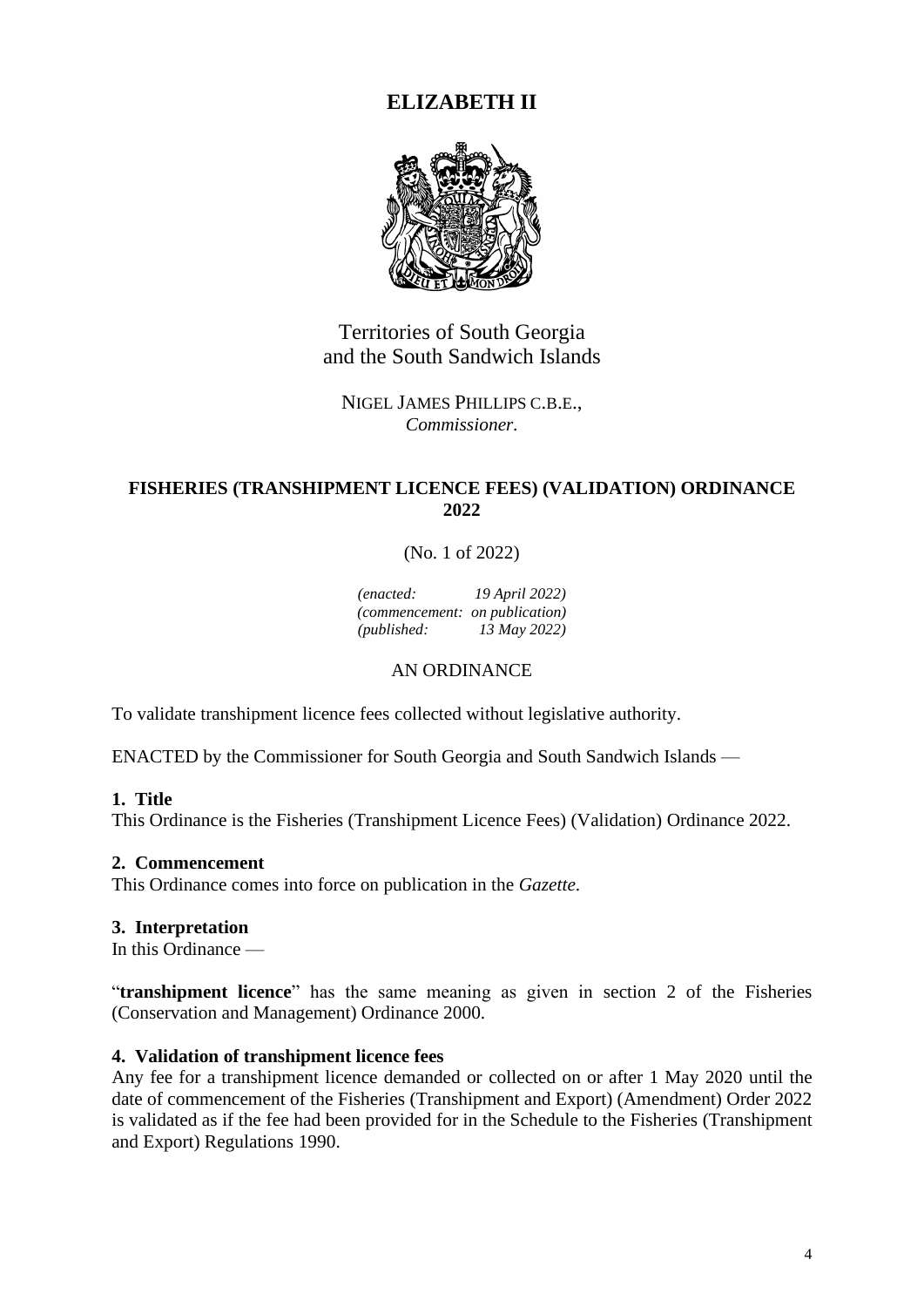Enacted 19 April 2022

N. J. Phillips C.B.E., *Commissioner.*

## EXPLANATORY NOTE (*not part of the Ordinance*)

–––––––––––––––––––––––––––––––––––––––––––––––––––

This Ordinance validates transhipment licence fees that were demanded and collected without legislative authority. The fees collected between 1 May 2020 and the date of commencement of the Fisheries (Transhipment and Export) (Amendment) Order 2022 were collected without the necessary legal process of amending the Schedule to the Fisheries (Transhipment and Export) Regulations 1990. To regularise the situation, an amendment to the transhipment fee will be made by the Fisheries (Transhipment and Export) (Amendment) Order 2022.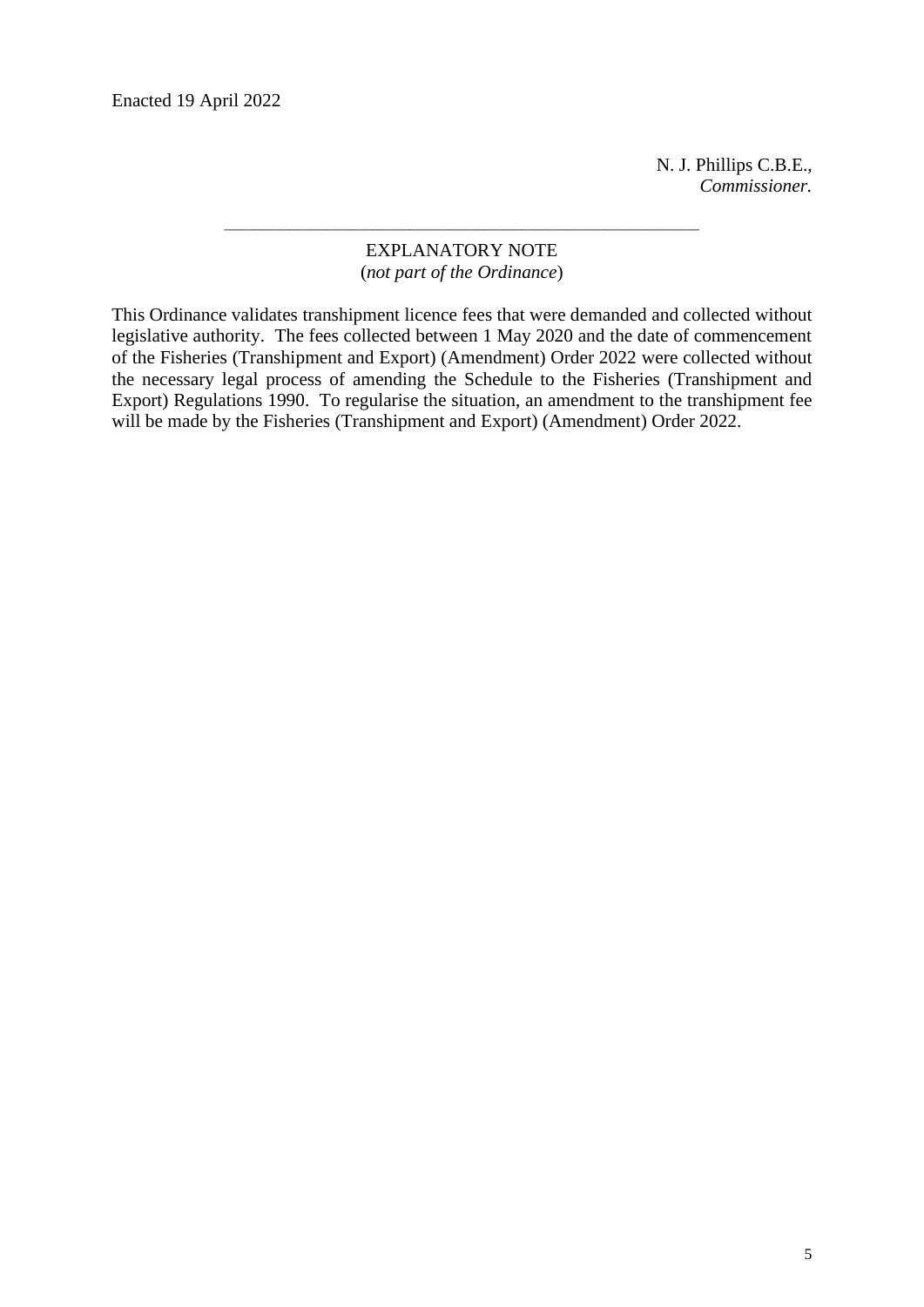#### **SUBSIDIARY LEGISLATION** \_\_\_\_\_\_\_\_\_\_\_\_\_\_\_\_\_\_\_\_\_\_\_\_\_\_\_\_\_\_\_\_\_\_\_\_\_\_\_\_\_\_\_\_\_\_\_\_\_\_\_\_\_\_\_\_\_\_\_\_\_\_\_\_\_\_\_\_\_\_\_\_\_\_\_

\_\_\_\_\_\_\_\_\_\_\_\_\_\_\_\_\_\_\_\_\_\_\_\_\_\_\_\_\_\_\_\_\_\_\_\_\_\_\_\_\_\_\_\_\_\_\_\_\_\_\_\_\_\_\_\_\_\_\_\_\_\_\_\_\_\_\_\_\_\_\_\_\_\_\_

## **FISHERIES**

## **Fisheries (Transhipment and Export) (Amendment) Order 2022**

(S. R. & O. No. 1 of 2022)

*(Made: .................... 19 April 2022) (Published: ............... 13 May 2022) (Coming into force: on publication)*

I make this Order under section 6(2) of the Fisheries (Conservation and Management) Ordinance 2000 ––

#### **1. Title**

This Order is the Fisheries (Transhipment and Export) (Amendment) Order 2022.

#### **2. Commencement**

This Order comes into force on publication in the *Gazette*.

#### **3. Amendment of Fisheries (Transhipment and Export) Regulations 1990**

The Schedule to the Fisheries (Transhipment and Export) Regulations 1990 is amended by replacing "For every transhipment –  $\pounds2,000$ " with "For every transhipment –  $\pounds2,200$ ".

Made 19 April 2022

N. J. PHILLIPS C.B.E., *Commissioner.*

EXPLANATORY NOTE *(not forming part of this Order)*

\_\_\_\_\_\_\_\_\_\_\_\_\_\_\_\_\_\_\_\_\_\_\_\_\_\_\_\_\_\_\_\_\_\_\_\_\_\_\_\_

This Order revises the fee payable for a licence to tranship fish within the waters of South Georgia and South Sandwich Islands.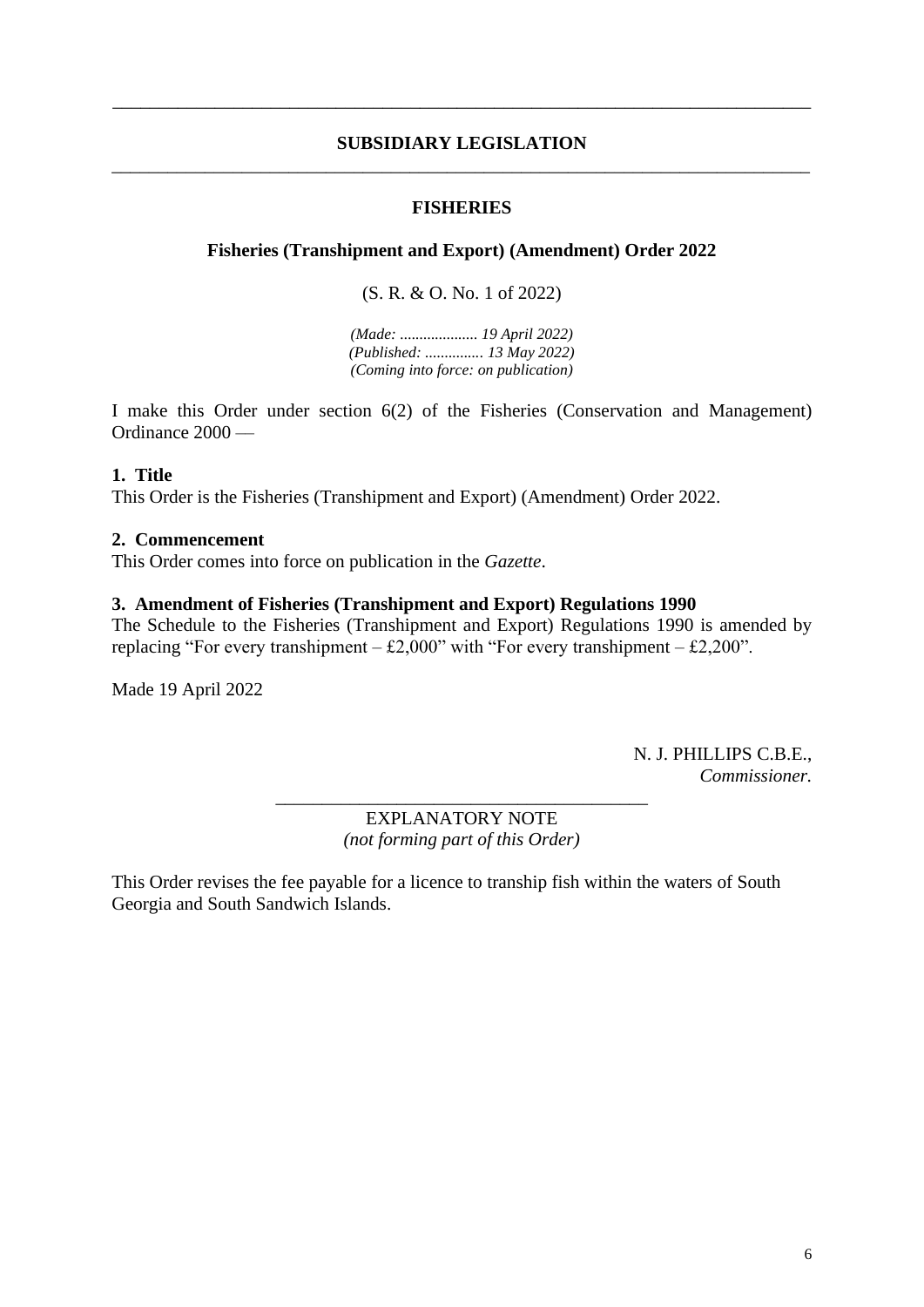# **ELIZABETH II**



Territories of South Georgia and the South Sandwich Islands

NIGEL JAMES PHILLIPS C.B.E., *Commissioner.*

# **Entry Control Ordinance 2022**

(No. 2 of 2022)

# ARRANGEMENT OF PROVISIONS

Section

# PART 1 - INTRODUCTORY

- 1. Title
- 2. Commencement
- 3. Interpretation

# PART 2 - ENTRY CONTROL

- 4. Purpose
- 5. General prohibition on entering or remaining in the Territories

# PART 3 - PERMISSION TO ENTER AND REMAIN

- 6. Applications for permits for visits or work
- 7. Permits
- 8. Refusal of permits
- 9. Deemed permission
- 10. Revocation of permits
- 11. Review of decisions
- 12. Asylum seekers and refugees
- 13. Removal orders

# PART 4 - MASTERS' DUTIES

14. Masters' duties

# PART 5 - OFFENCES

- 15. General offences
- 16. Offences committed by masters
- 17. Offences committed by owners, charterers or operators
- 18. Jurisdiction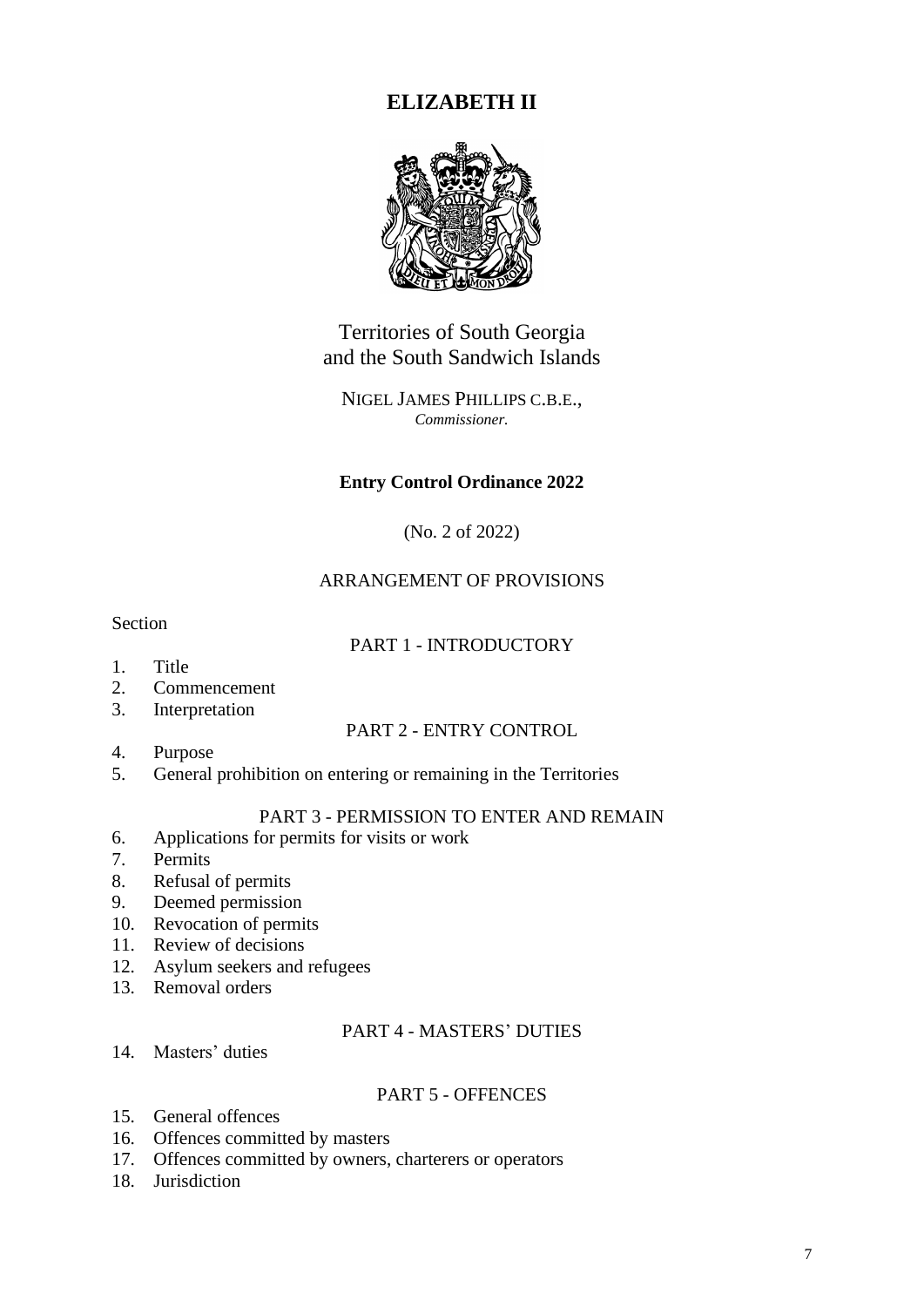## PART 6 - ADMINISTRATIVE PENALTIES

- 19. Notice of offence
- 20. Response to notice of offence
- 21. Counter-notice
- 22. Payment of penalty

# PART 7 - IMMIGRATION OFFICERS

- 23. Responsibilities of Principal Immigration Officer and designation of immigration officers
- 24. Powers of immigration officers

# PART 8 - REPEALS AND TRANSITIONAL PROVISION

- 25. Repeal and revocation
- 26. Transitional provision

Schedule 1 - Applications for permits: required information

Schedule 2 - Persons who have deemed permission

Schedule 3 - Information to be provided by masters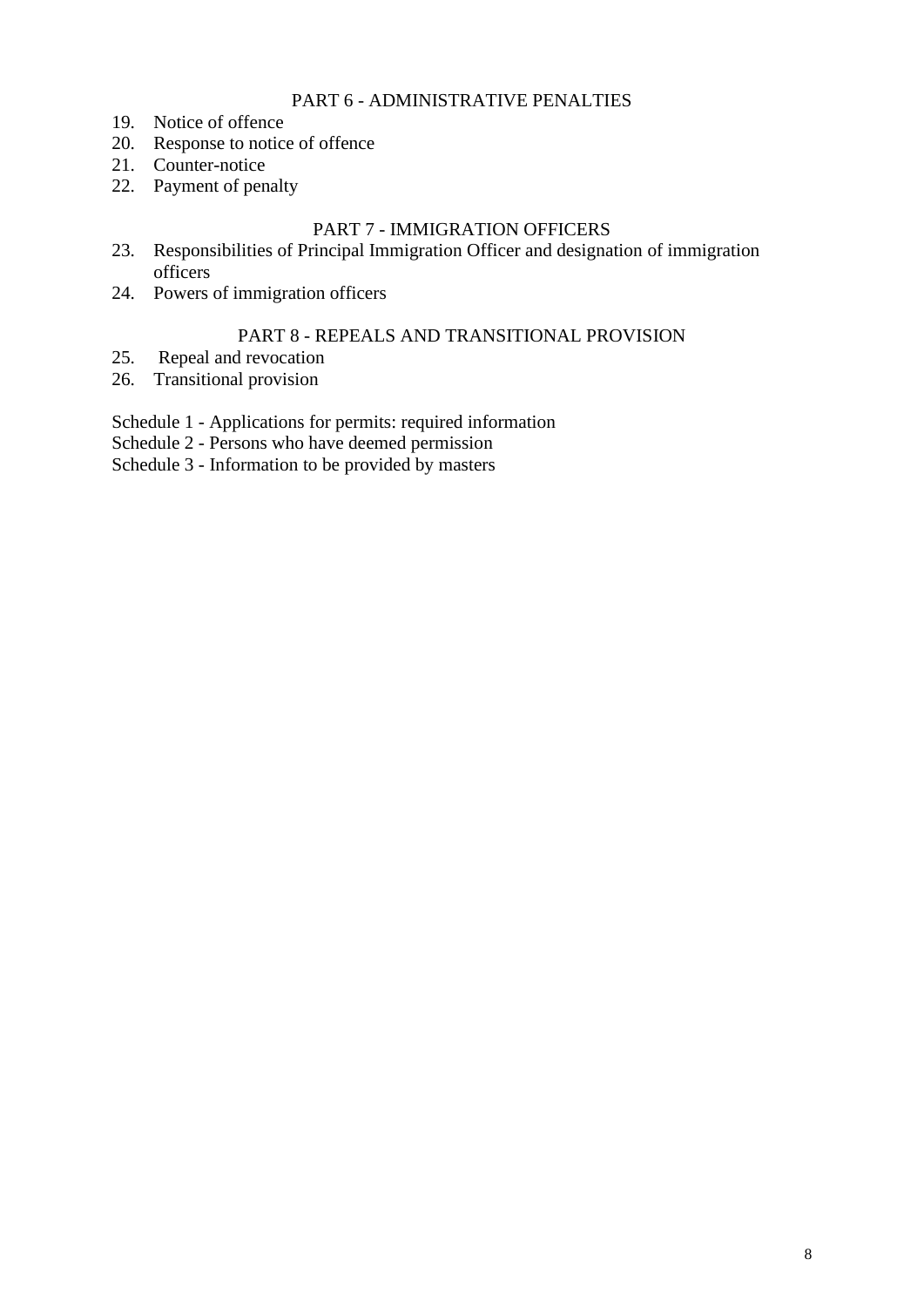# **ELIZABETH II**



Territories of South Georgia and the South Sandwich Islands

NIGEL JAMES PHILLIPS C.B.E., *Commissioner.*

## **ENTRY CONTROL ORDINANCE 2022**

## (No. 2 of 2022)

*(enacted: 4 May 2022) (published: 13 May 2022) (commencement: in accordance with section 2)*

## AN ORDINANCE

To provide for the control of entry into and residence in South Georgia and the South Sandwich Islands and for the removal of persons from the Territories.

ENACTED by the Commissioner of South Georgia and the South Sandwich Islands ––

# **PART 1 - INTRODUCTORY**

#### **1. Title**

This Ordinance is the Entry Control Ordinance 2022.

#### **2. Commencement**

This Ordinance comes into force on a day appointed by the Governor by notice in the *Gazette*.

#### **3. Interpretation**

In this Ordinance —

"**the Commissioner**" has the same meaning as in the South Georgia and South Sandwich Islands Order 1985 (SI 1985/ 449);

"**counter-notice**" has the meaning in section 20(1)(a);

"**deemed permission**" has the meaning in section 9(1);

"**enter**" means to land in the Territories and "**entry**" is to be interpreted accordingly;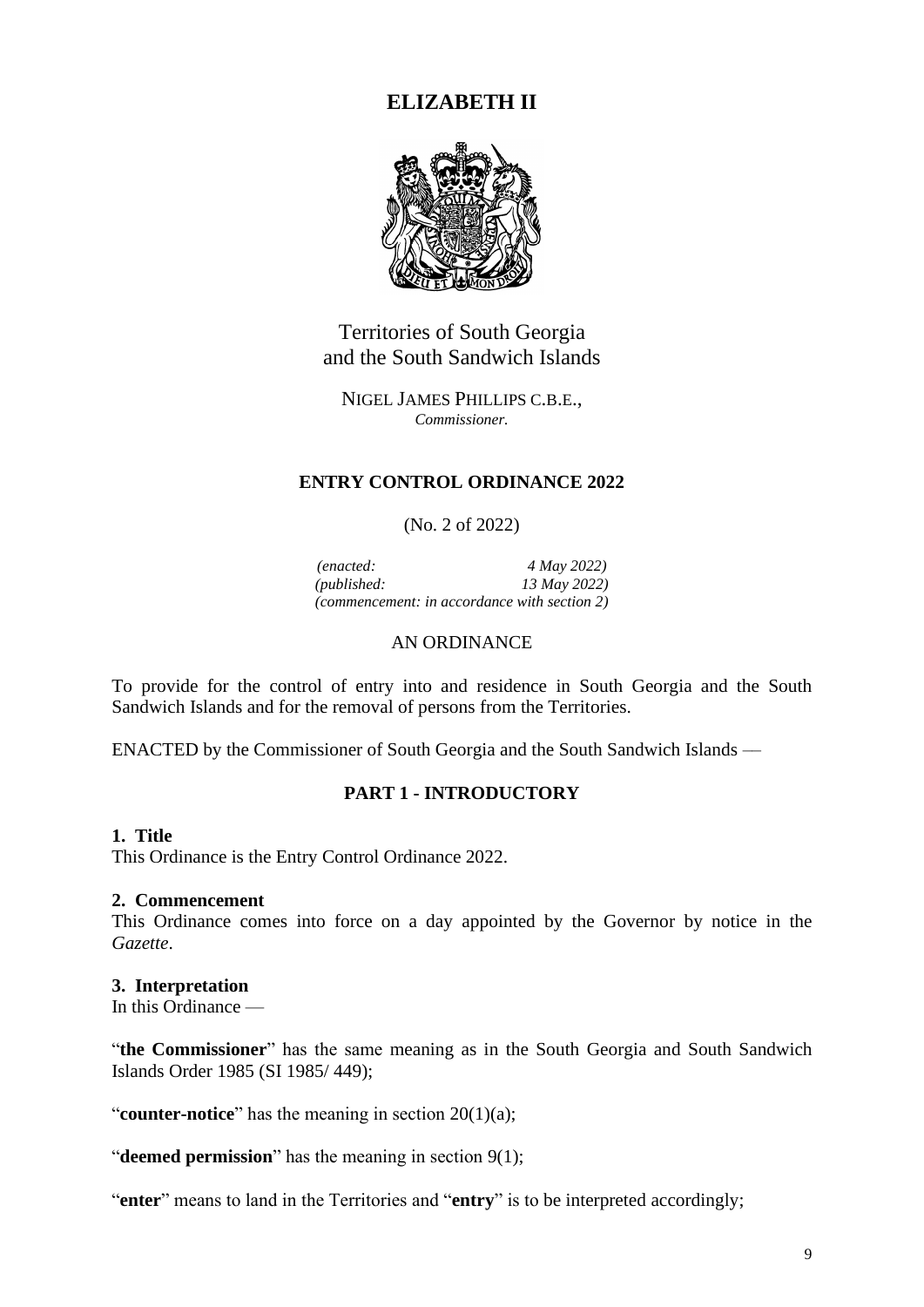"**health insurance**" has the meaning in section 8(4);

"immigration officer" means the Principal Immigration Officer or any other person who is an immigration officer by virtue of section 23;

"**master**" includes a ship's captain and every other person having command or charge of a sea-going vessel;

"**notice of admission**" has the meaning in section 20(1)(b);

"**notice of offence**" has the meaning in section 19(2);

"**permit**" means permission to enter and remain in the Territories issued under section 7;

"**the Principal Immigration Officer**" means the person employed for the time being as the Principal Immigration Officer by the Government of South Georgia and the South Sandwich Islands;

"**removal order**" has the meaning in section 13;

"**specified period**" means a limited period during which a permit holder or person who has deemed permission or permission under section 12 may remain in the Territories;

"**the Territories**" and "**the territorial seas**" have the same meaning as in the South Georgia and South Sandwich Islands Order 1985 (SI 1985/ 449);

"**visit**" has the meaning in section 6(1)(a); and

"**work**" means work, whether paid or unpaid, including —

(a) work done for another person (whether as an employee or under any other arrangement);

(b) pursuing any business, trade, profession or calling on one's own account;

- (c) undertaking research; and
- (d) pursuing a course of education or vocational training of any kind.

# **PART 2 - ENTRY CONTROL**

#### **4. Purpose**

The control of entry of persons in the Territories is for the purposes of —

(a) limiting the impact of people on the ecosystem of the Territories;

(b) ensuring that the reasonable needs of people in the Territories for accommodation and other facilities can be met within the constraints of existing infrastructure; and

(c) security.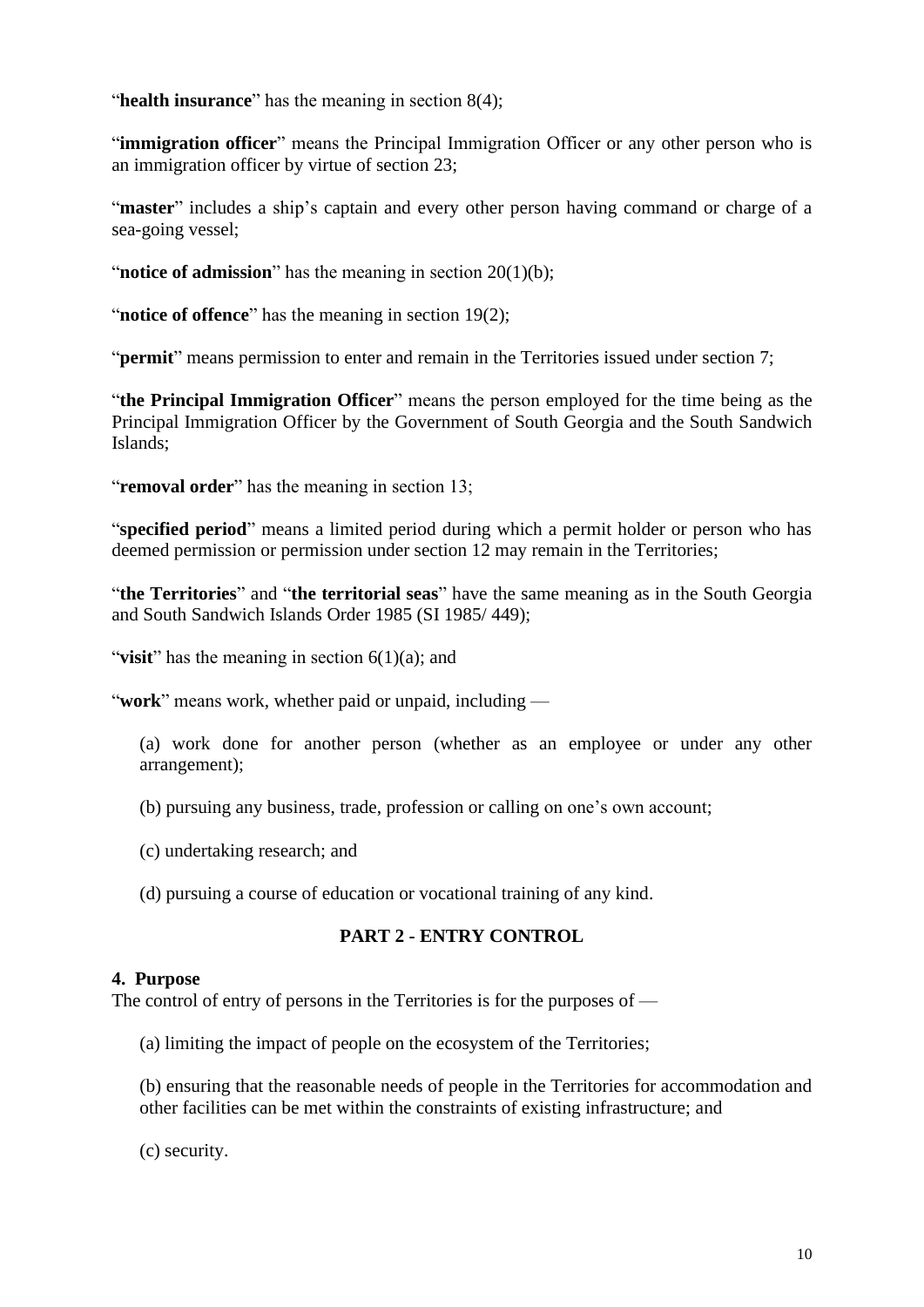## **5. General prohibition on entering or remaining in the Territories**

Except as provided by this Ordinance, no person is permitted to enter or remain in the Territories.

# **PART 3 - PERMISSION TO ENTER AND REMAIN**

## **6. Applications for permits for visits or work**

(1) A person who wishes to enter the Territories and who is not entitled to deemed permission under section 9 must apply in accordance with this section for a permit for either—

(a) tourism, leisure or other purpose of a private nature that is not work ("**a visit**"); or

(b) work.

(2) An application for a permit must contain the information specified in Schedule 1 (applications for permits: required information) and such other information as may reasonably be required by the Principal Immigration Officer.

(3) The Commissioner may by notice in the *Gazette* require the payment of a fee before an application is considered and the notice must specify the amount of the fee.

(4) An application must be submitted to the Principal Immigration Officer with any fee not less than 14 days before the date on which the applicant intends to enter the Territories.

(5) The Principal Immigration Officer may accept an application for a permit submitted less than 14 days before the date of intended entry, if satisfied that it was not reasonably practicable to apply at an earlier date.

(6) An application for permission to visit the Territories may include more than one proposed visit within a 6 month period.

# **7. Permits**

(1) The Principal Immigration Officer may issue a permit to any person who applies under section 6 and who is not of a description in section 8(1).

(2) The Principal Immigration Officer may impose such conditions in a permit as the Principal Immigration Officer considers to be necessary.

(3) A permit must include a specified period, that must not exceed —

(a) in the case of a permit for a visit, 30 days from the expected date of the permit holder first entering the Territories;

(b) in the case of a permit for work, 12 months from the expected date of the permit holder first entering the Territories or the period required to perform the contract or other agreement under which the work is to be done, whichever is the shorter.

(4) The Principal Immigration Officer may extend the specified period —

(a) in the case of a permit for a visit, by up to 30 days; or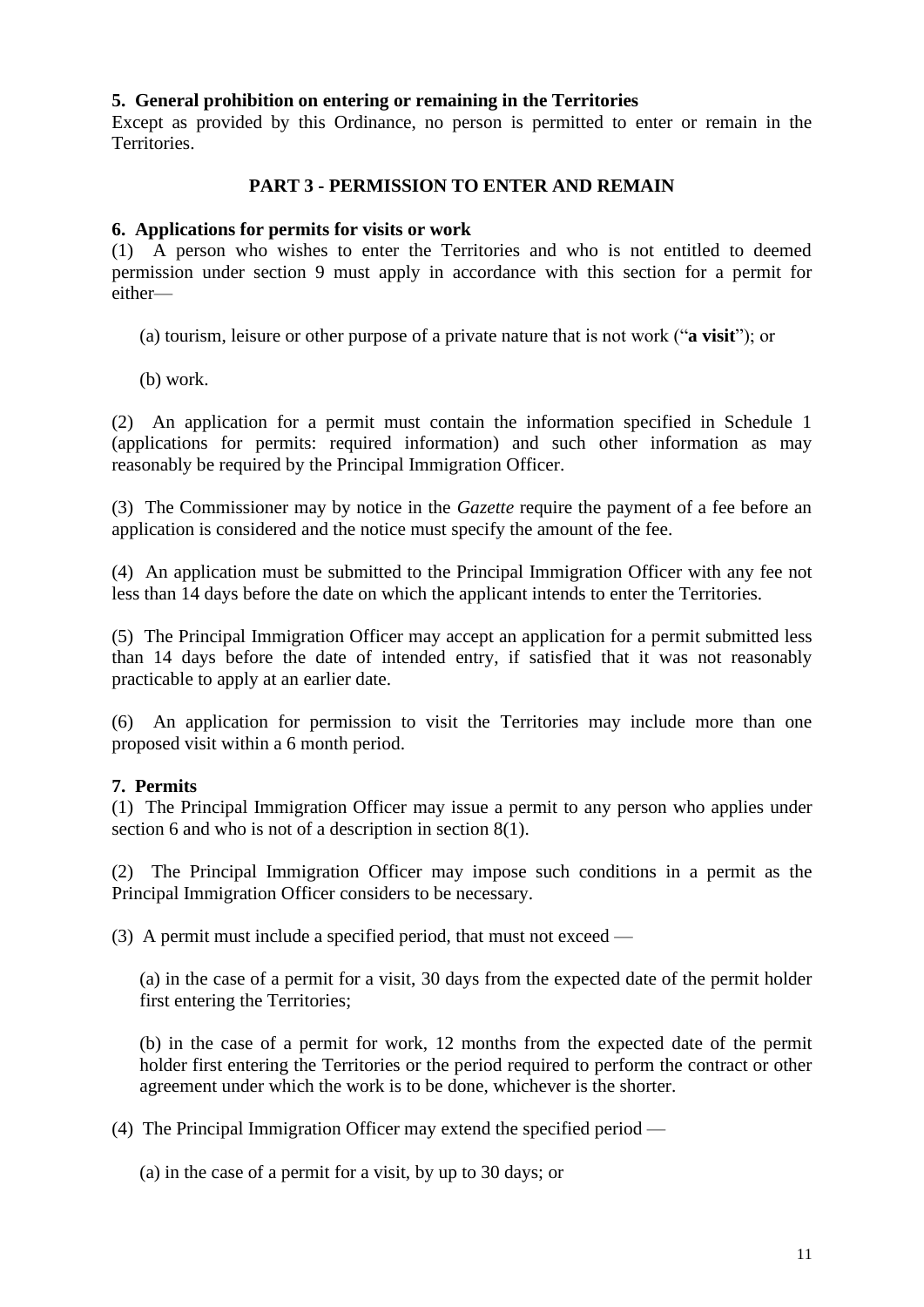(b) in the case of a permit for work, by up to 6 months.

(5) The Commissioner may, in exceptional circumstances, extend the specified period.

(6) A permit holder may leave and re-enter the Territories during the specified period, subject to any condition imposed under subsection  $(2)$ .

#### **8. Refusal of permits**

(1) The Principal Immigration Officer must refuse to issue a permit to an applicant who —

(a) deliberately or recklessly gives false or misleading information to, or withheld information that is material to a decision under this Ordinance, or permits another to give or withhold such information on their behalf;

(b) is a person in respect of whom a removal order under section 13 or a deportation order under the Immigration Ordinance 1965 has been made;

(c) is included in the United Kingdom Sanctions List published by the United Kingdom Government under the Sanctions and Anti-Money Laundering Act 2018 c.13 or is otherwise a person notified by the United Kingdom Government to the Government of South Georgia and the South Sandwich Islands as presenting a risk to national security; or

(d) does not have health insurance.

(2) The Principal Immigration Officer may refuse to issue a permit to an applicant —

(a) who has committed a criminal offence that would, if prosecuted in the Territories, be punishable by a sentence of imprisonment;

(b) if the officer has reasonable grounds for believing the applicant is a risk to the security of the Territories or that the applicant's entry would otherwise not be consistent with the purpose of this Ordinance; or

(c) who is suffering from a contagious or infectious disease or from any other physical or mental illness for which the person needs or may need treatment or care of a kind that is not available in the Territories.

(3) The Principal Immigration Officer must give written notice to a person whose application for a permit is refused, including reasons for the refusal.

(4) In this section, "**health insurance**" means medical expenses insurance cover —

(a) of such sum as may be determined by the Commissioner from time to time and published in the *Gazette*;

(b) that includes all the costs of —

(i) emergency evacuation of the permit holder for treatment of any medical condition or injury that cannot be adequately treated in the Territories to the nearest country where adequate and appropriate treatment can be provided, including the costs of transportation and medical care in transit; and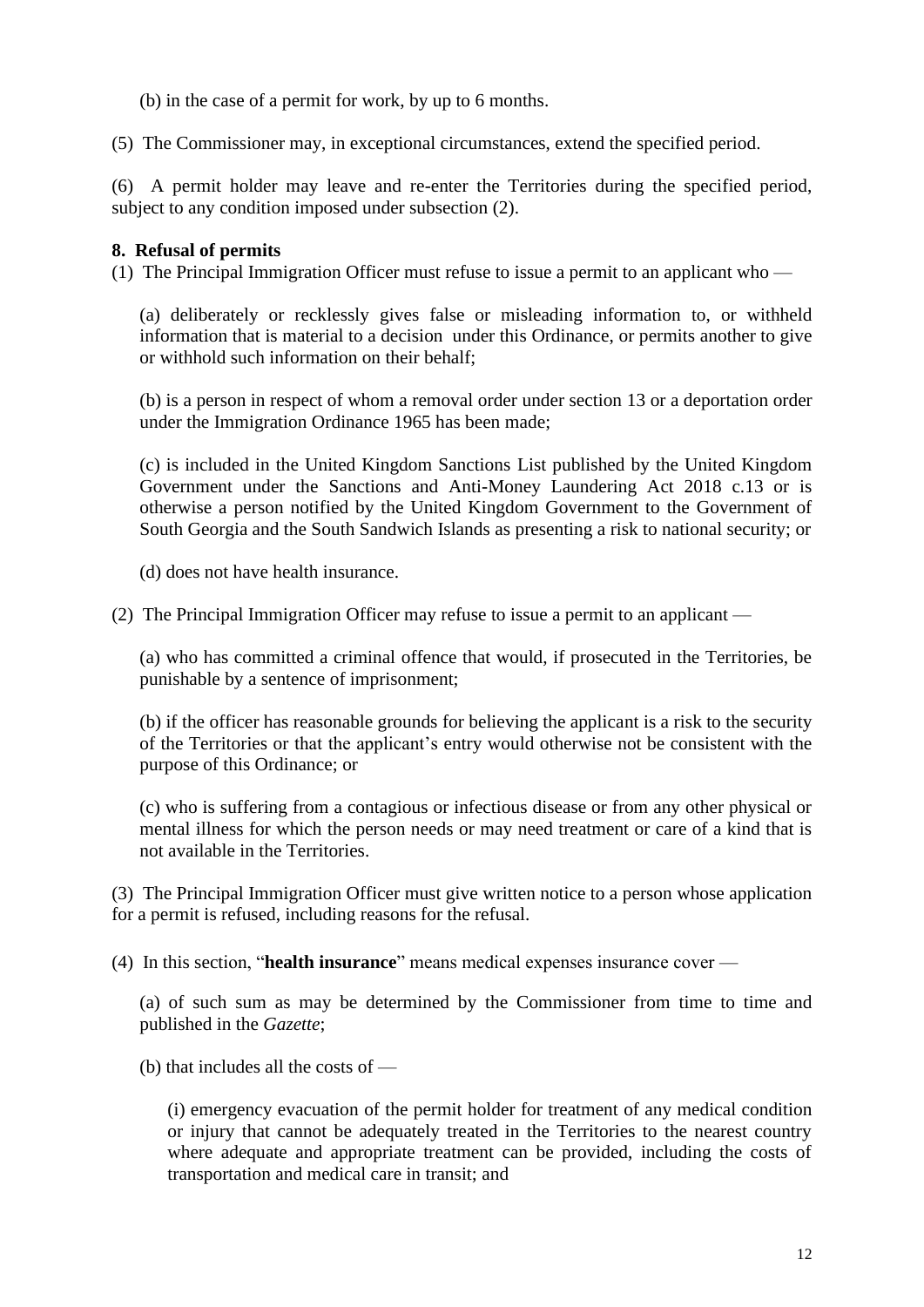(ii) in the event of the permit holder's death in the Territories, transportation of the deceased's mortal remains from the place of death to the county in which the deceased was ordinarily resident.

#### **9. Deemed permission**

(1) A person is deemed to have permission to enter and reside in the Territories for a specified period ("**deemed permission**") if the person is —

(a) of a description in Schedule 2 (persons who have deemed permission); and

(b) in the case of a person who is of a description in Schedule 2 Parts A and B, not a person who must or may be refused a permit under section 8 had the person applied for one.

(2) The specified period in relation to a person who has deemed permission is —

(a) in the case of persons of a description in Schedule 2 Parts A and C, the period during which they continue to be of that description;

(b) in the case of persons of a description in Schedule 2 paragraph 7(a), 48 hours;

(c) in the case of persons of a description in Schedule 2 paragraph 7(b), 96 hours; or

(d) such other period (whether longer or shorter than the period that would otherwise apply under paragraphs (a), (b) or (c)) as may be determined by the Principal Immigration Officer.

(3) A person who is of a description in Schedule 2 paragraph 7 must have health insurance before entering the Territories.

# **10. Revocation of permits**

(1) The Principal Immigration Officer must revoke a permit if the officer becomes aware that the permit holder is a person of a description in section 8(1).

(2) The Principal Immigration Officer may revoke a permit if —

(a) the permit holder breaches any condition in the permit; or

(b) the officer becomes aware that the permit holder is a person who may be refused a permit under section 8(2).

(3) Revocation of a permit has effect when either —

(a) the period for requesting a review under section 11 has expired and a request has not been made; or

(b) the review has been determined and the revocation has been confirmed.

(4) Written notice of revocation must be given to the permit holder and must include the reasons for the decision.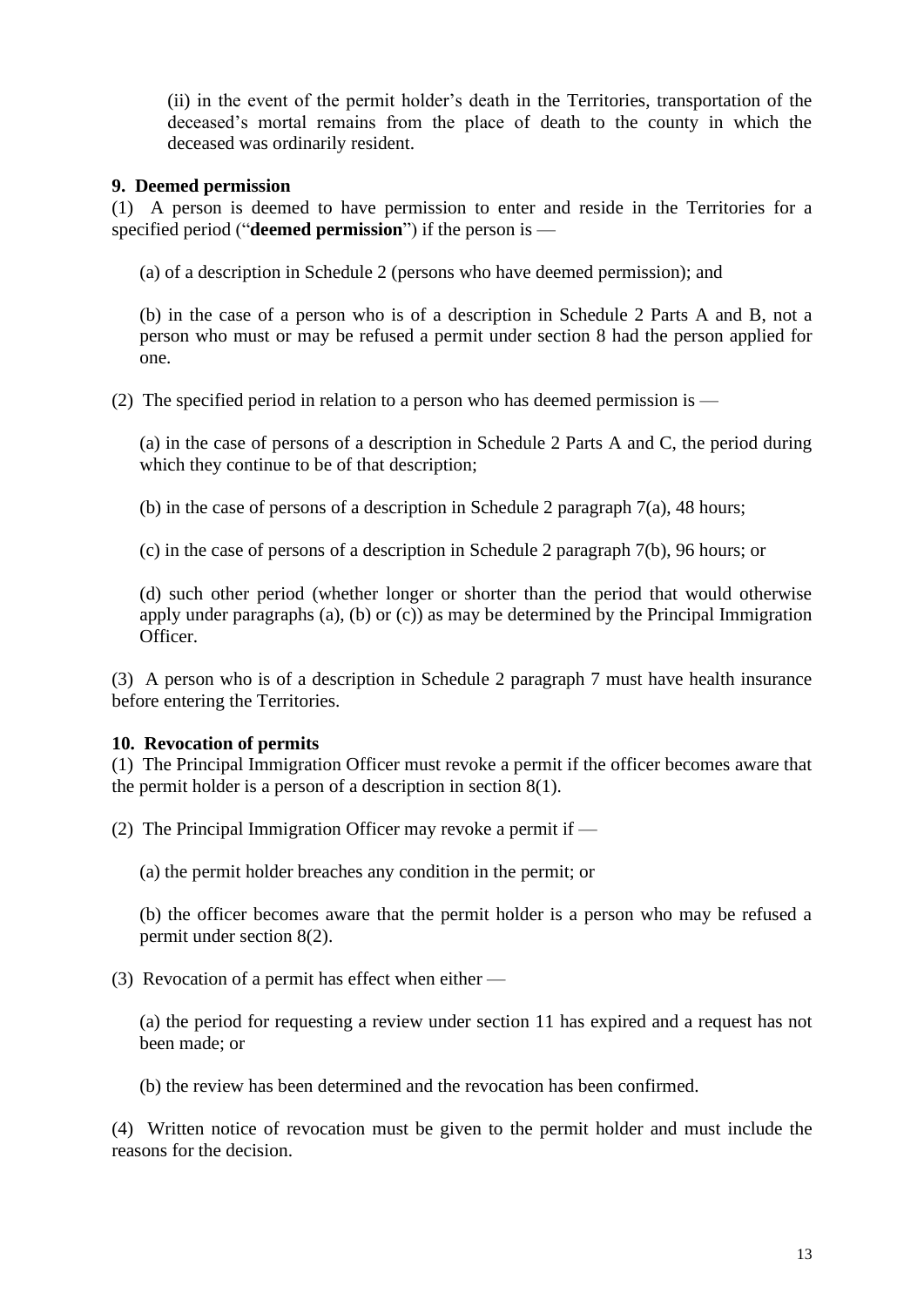# **11. Review of decisions**

(1) No appeal lies to any person, tribunal or authority against a removal order or from any decision or determination made by the Commissioner under this section or section 12.

(2) A person may request a review by the Commissioner of a decision to  $-$ 

(a) refuse an application for a permit; or

(b) revoke a permit.

(3) A request for a review must be made within 72 hours of receipt of notice of the decision in question and must include a statement of the reasons for requesting the review and any documentary evidence relied on.

(4) The Commissioner must review the decision as soon as reasonably practicable and may either confirm the decision or rescind it.

(5) If a decision to refuse to issue a permit is rescinded, the Commissioner must determine the specified period and any conditions that apply to the permit and an immigration officer must issue the permit in accordance with that determination.

(6) If a decision to revoke a permit is rescinded, the permit or deemed permission continues to have effect for the remainder of the specified period.

(7) The person who requested the review must be informed of the outcome as soon as reasonably practicable.

# **12. Asylum seekers and refugees**

(1) This section applies to any persons who enter the Territories, with or without a permit or deemed permission, and make a claim for asylum or otherwise claim on humanitarian grounds that it would be unconscionable to take action to remove them from the Territories ("**claimants**").

(2) A claimant must make a claim to the Principal Immigration Officer as soon as reasonably practicable and in any event within 48 hours of landing in the Territories.

(3) The Commissioner may give a claimant permission to remain in the Territories for a specified period and may extend the period.

(4) Permission under subsection (3) may be —

(a) subject to conditions;

(b) withdrawn if  $-$ 

(i) the claimant breaches any condition imposed under paragraph (a);

(ii) the claimant is a person who would have been refused a permit under section  $8(1)(a)$  to (c) or  $8(2)$  had the claimant applied for one; or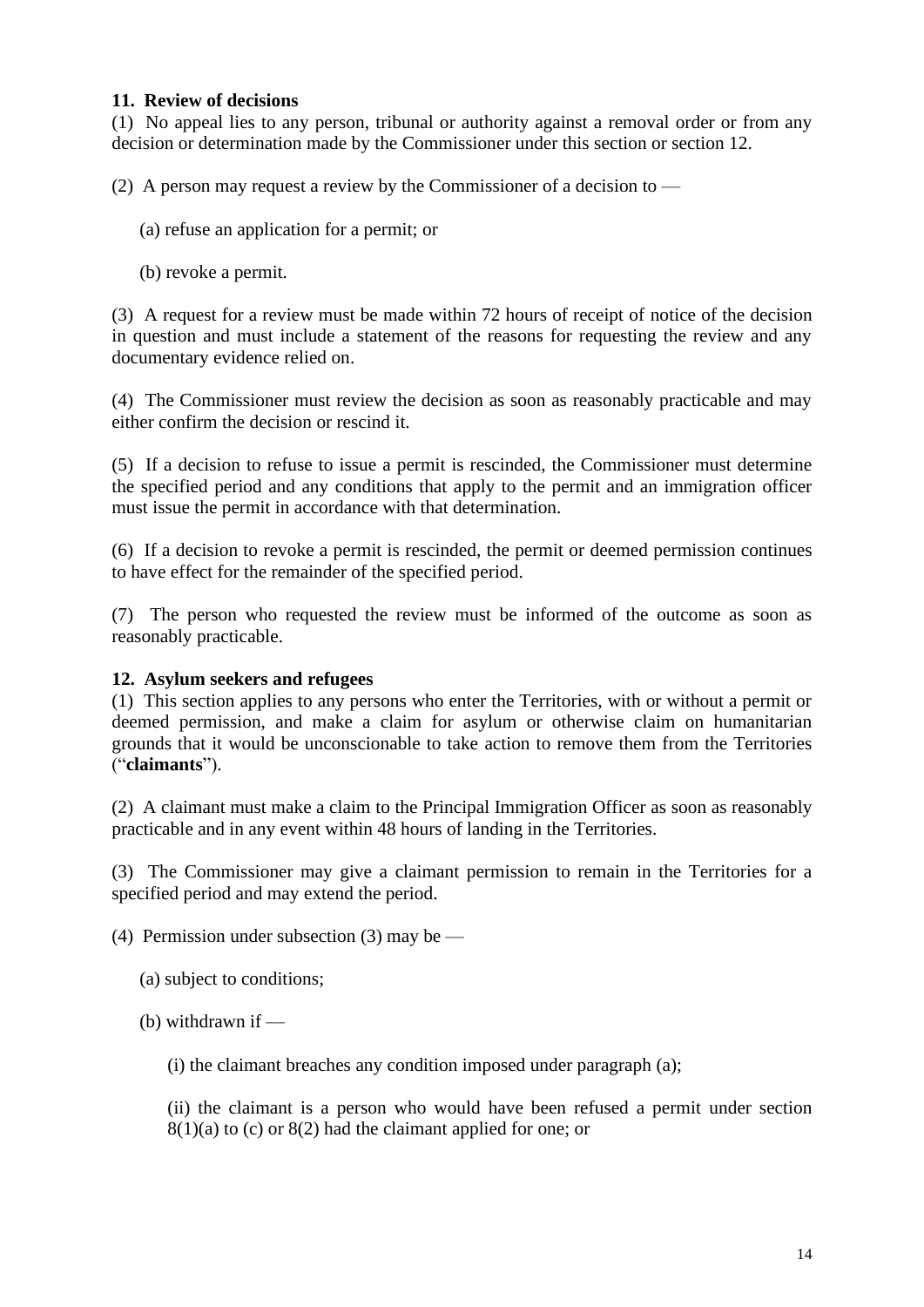(iii) the Commissioner has reasonable grounds for believing that the continued presence of the claimant is a risk to the security of the Territories or is otherwise not consistent with the purpose of this Ordinance.

(5) If a claim is refused or permission to remain is withdrawn, the Commissioner must give written notice of the decision to the claimant.

# **13. Removal orders**

(1) This section applies to a person who is present in the Territories and who —

(a) does not have a permit, deemed permission or permission under section 12; or

(b) had a permit, deemed permission or permission under section 12 but the specified period has expired, the permit has been revoked or permission under section 12 has been withdrawn.

(2) The Commissioner may by order ("**a removal order**") —

(a) require the person to leave the Territories, or be removed from the Territories to any place specified in the order; and

(b) prohibit that person from re-entering the Territories for a specified period or indefinitely.

(3) Before making a removal order, the Commissioner must notify the person concerned that such an order may be made and consider any representations made by the person.

(4) Notice given under subsection (3) must —

(a) be in writing;

(b) include the reasons for the proposed order; and

(c) invite the person to make representations within 48 hours as to why they should not be the subject of an order.

(5) A removal order may provide that the person who is the subject of it is to be arrested and detained until the person can conveniently be removed from the Territories and such provision is sufficient authority for —

(a) an immigration officer to arrest and detain the person and place that person on board a vessel for the purposes of such removal;

(b) the person's detention on the vessel while it is in the territorial seas.

(6) The costs and expenses of, and incidental to, the removal from the Territories of a person under this section are to be charged on the Consolidated Fund.

(7) The removal order may provide for all or any of the property of the person who is the subject of it to be applied towards the costs and expenses referred to in subsection (6).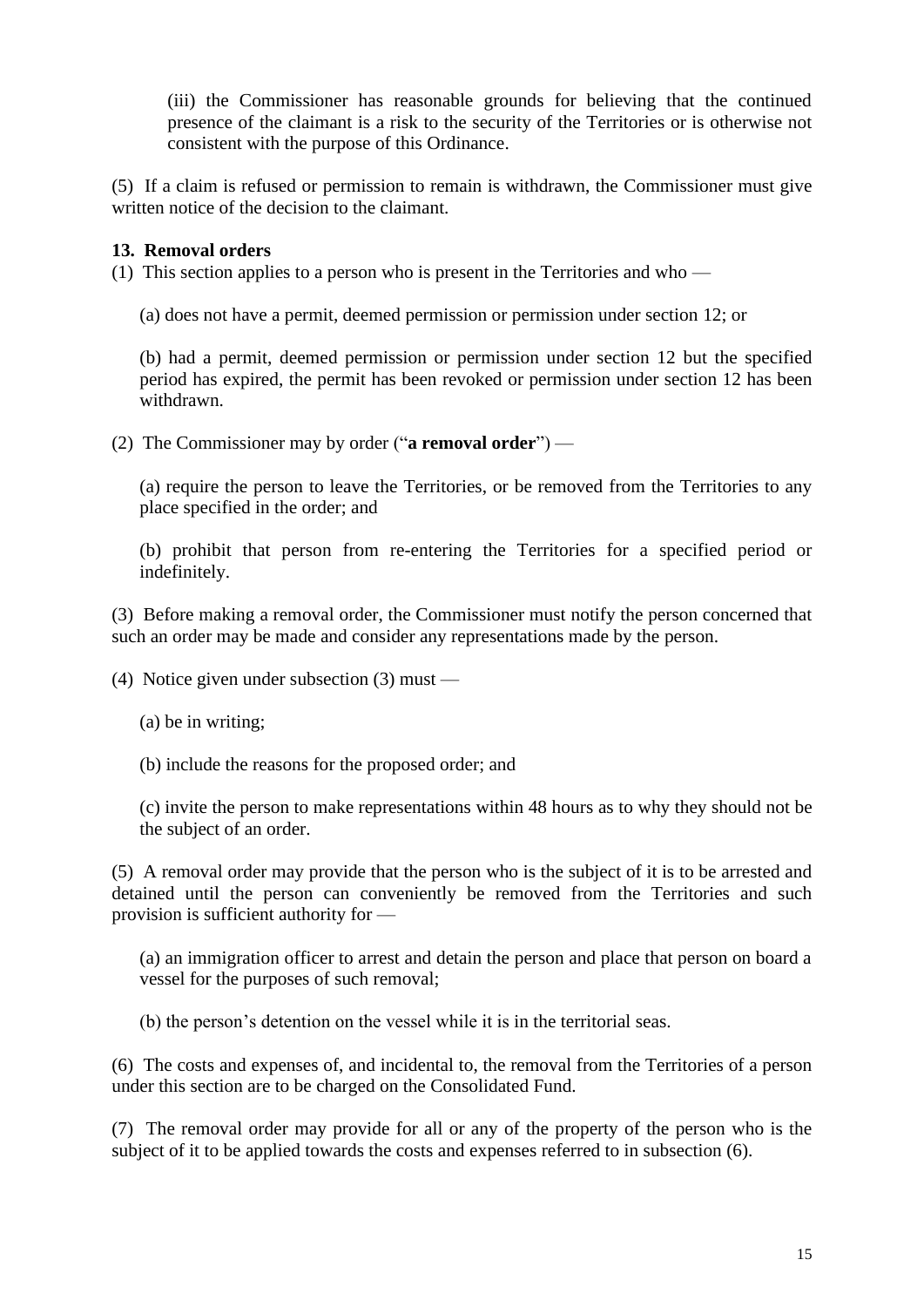# **PART 4 - MASTERS' DUTIES**

## **14. Masters' duties**

(1) A master must not allow any person to disembark in the Territories unless satisfied that the person has a permit or deemed permission to enter the Territories.

(2) In relation to any person who has a permit or deemed permission by virtue of paragraphs 4 to 7 of Schedule 2, the master must provide the Principal Immigration Officer with the information in Schedule 3 (information to be provided by masters) and any other information that may reasonably be required about the person before the person disembarks.

(3) A master must not allow a person to disembark in the Territories other than at a place authorised by the Principal Immigration Officer.

# **PART 5 - OFFENCES**

#### **15. General offences**

(1) A person who enters or remains in the Territories without a permit, deemed permission or permission under section 12 commits an offence.

(2) A person who fails to comply with a reasonable request or instruction of an immigration officer commits an offence.

(3) A person who obstructs an immigration officer in performance of the officer's duties commits an offence.

(4) A person who deliberately or recklessly gives false or misleading information to, or withholds information from, an immigration officer or the Commissioner that is material to a decision of the immigration officer or Commissioner under this Ordinance, or causes or permits another to give or withhold such information on their behalf commits an offence.

**Penalty**: a fine or a period of imprisonment not exceeding 6 months.

#### **16. Offences committed by masters**

A master who fails to comply with section 14 commits an offence.

**Penalty**: a fine or a period of imprisonment not exceeding 6 months.

#### **17. Offences committed by owners, charterers or operators**

(1) This section applies where a master of a vessel commits an offence under section 16.

(2) The owner, charterer, or operator of the vessel are deemed to have committed the offence likewise and may be prosecuted, convicted and sentenced in respect of that offence accordingly.

(3) It is not a defence to a prosecution under this section to prove —

(a) that the defendant had no knowledge of the act or omission giving rise to, or no reasonable means of preventing, the commission of the offence; or

(b) that the offence was committed contrary to any instructions the defendant may have given to any person.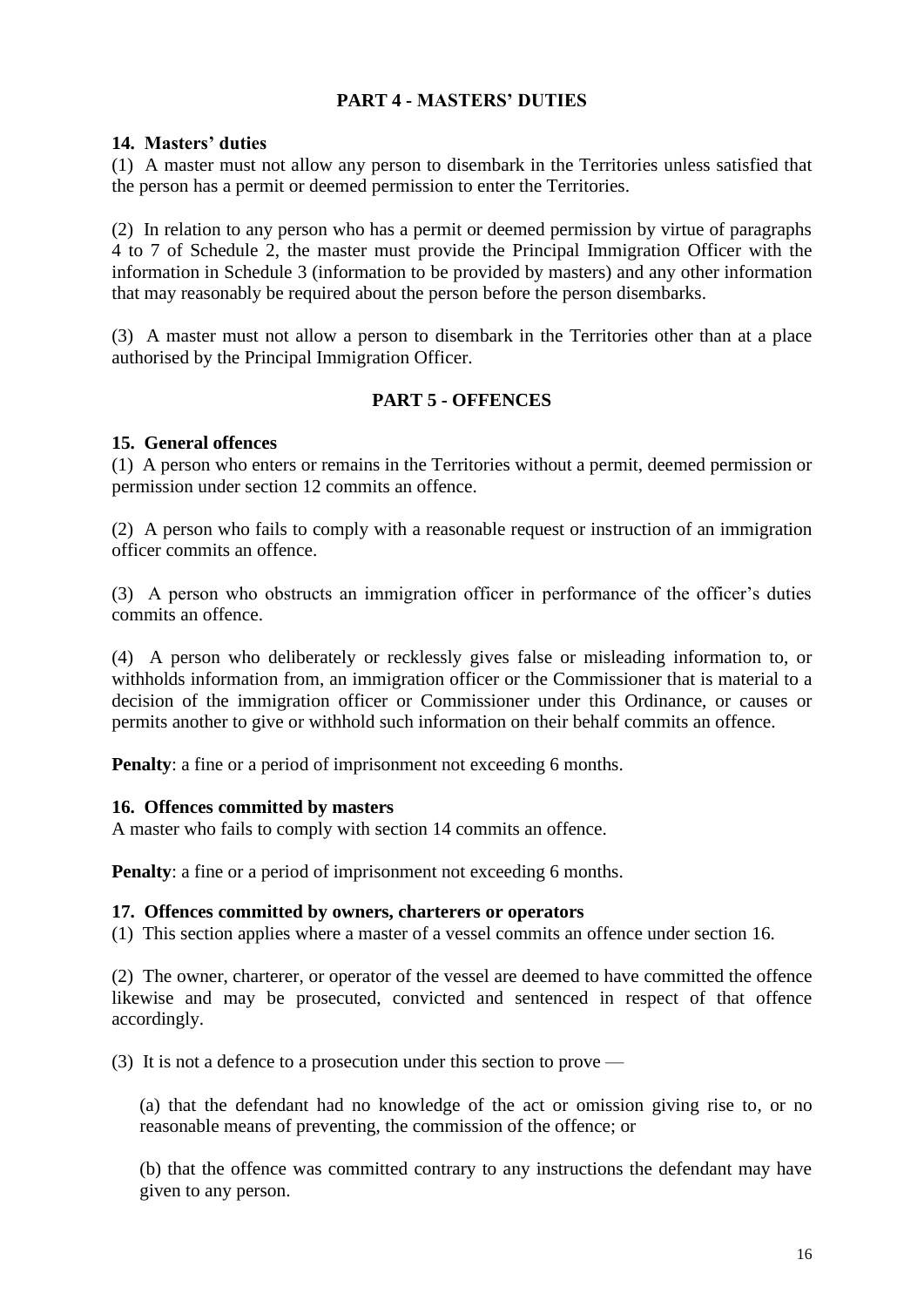**Penalty**: a fine or a period of imprisonment not exceeding 6 months.

# **18. Jurisdiction**

(1) All penalties, offences and proceedings under this Ordinance may be recovered, prosecuted and taken before any court of summary jurisdiction in South Georgia and the South Sandwich Islands or, pursuant to the provisions of the Falkland Islands Courts (Overseas Jurisdiction) Order 1989 (SI 2399/1989), the Magistrate's Court of the Falkland Islands, and those courts have jurisdiction to try and determine any offence under this Ordinance.

(2) Any court before which any such proceeding is heard has jurisdiction to impose any fine provided for under this Ordinance and may award to the Crown such costs and expenses (including expenses incurred in relation to the prosecution of any such offence) as may appear to it to be appropriate.

# **PART 6 - ADMINISTRATIVE PENALTIES**

## **19. Notice of offence**

(1) This section applies in relation to offences committed under sections 16 or 17 where —

(a) the Commissioner reasonably considers it would be appropriate to impose a penalty under this Part having regard to the nature of the offence and the previous conduct of the master or any person who is liable to prosecution under section 17; and

(b) the Attorney General has not given a direction that a prosecution must be brought in respect of the offence.

(2) The Principal Immigration Officer must serve written notice ("**notice of offence**") on the person who committed the offence, setting out —

(a) the date and nature of the offence;

(b) a summary of the facts on which the allegation that an offence has been committed is based (being a sufficient summary fully and fairly to inform the person of the allegations made against them);

(c) any other matters (not being previous convictions) that the Commissioner considers relevant to the imposition of a penalty; and

(d) the amount of the monetary penalty, which must not exceed £10,000.

(3) The notice of offence must be endorsed with the provisions of this section.

#### **20. Response to notice of offence**

(1) A person on whom a notice of offence is served must, within 28 days after the date of service, serve written notice on the Commissioner either —

(a) requiring proceedings in respect of the alleged offence to be dealt with by a court having jurisdiction to try and determine that offence ("**counter-notice**"); or

(b) admitting the offence ("**notice of admission**").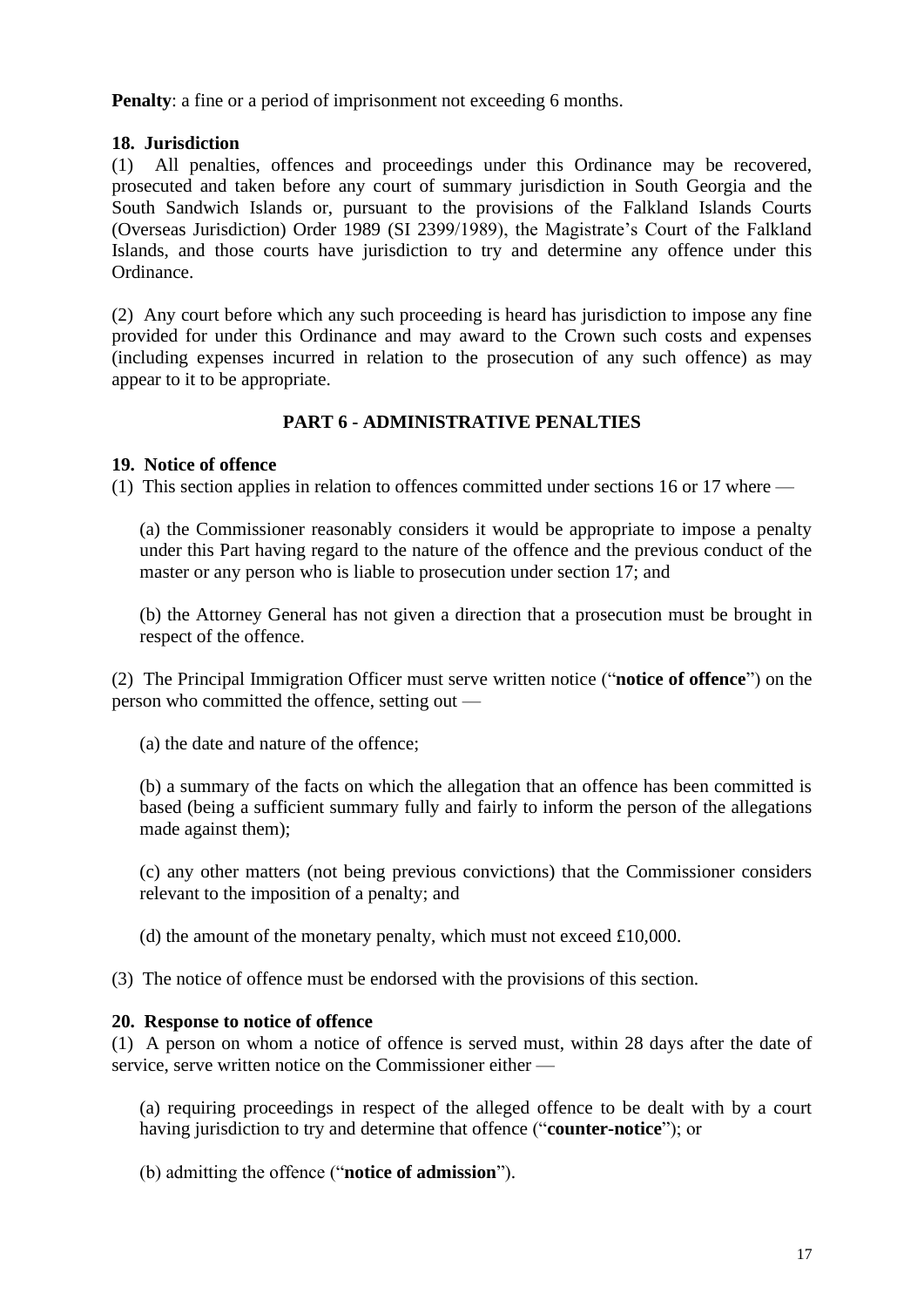(2) A person who serves a notice of admission may at the same time make written representations in relation to the monetary penalty.

(3) A person who fails to comply with subsection (1) is deemed to admit the offence.

# **21. Counter-notice**

(1) This section applies if a counter-notice is served.

(2) The Commissioner must not take any further proceedings under this Part.

(3) The person who served the counter-notice may be prosecuted for the offence, and if convicted, may be subject to any penalty imposed by the court in accordance with this Ordinance.

## **22. Payment of penalty**

(1) This section applies to a person who either —

- (a) serves notice of admission; or
- (b) is deemed to admit the offence under section 20(3).

(2) The Commissioner may, after taking into account any representations made by the person, confirm or reduce the monetary penalty and notice of that decision must be given to the person.

(3) A person must pay the penalty to the Crown within 28 days after the date of service of notice under subsection (2).

(4) A penalty under this section is recoverable by the Crown in any manner in which a civil debt to the Crown may be recovered.

(5) A person must not be prosecuted in respect of any offence that is admitted or is deemed to have been admitted under section 20.

# **PART 7 - IMMIGRATION OFFICERS**

#### **23. Responsibilities of Principal Immigration Officer and designation of immigration officers**

(1) The Principal Immigration Officer is responsible to the Commissioner for the administration of, and for the performance of the functions of the Principal Immigration Officer under, this Ordinance.

(2) Every person who is a police officer for the purposes of the Police Ordinance 2017 is an immigration officer for the purposes of this Ordinance.

(3) The Chief Executive of the Government of South Georgia and the South Sandwich Islands may designate other public officers as immigration officers, to assist the Principal Immigration Officer.

(4) An immigration officer may with the authority of the Principal Immigration Officer perform any function conferred on the Principal Immigration Officer by this Ordinance.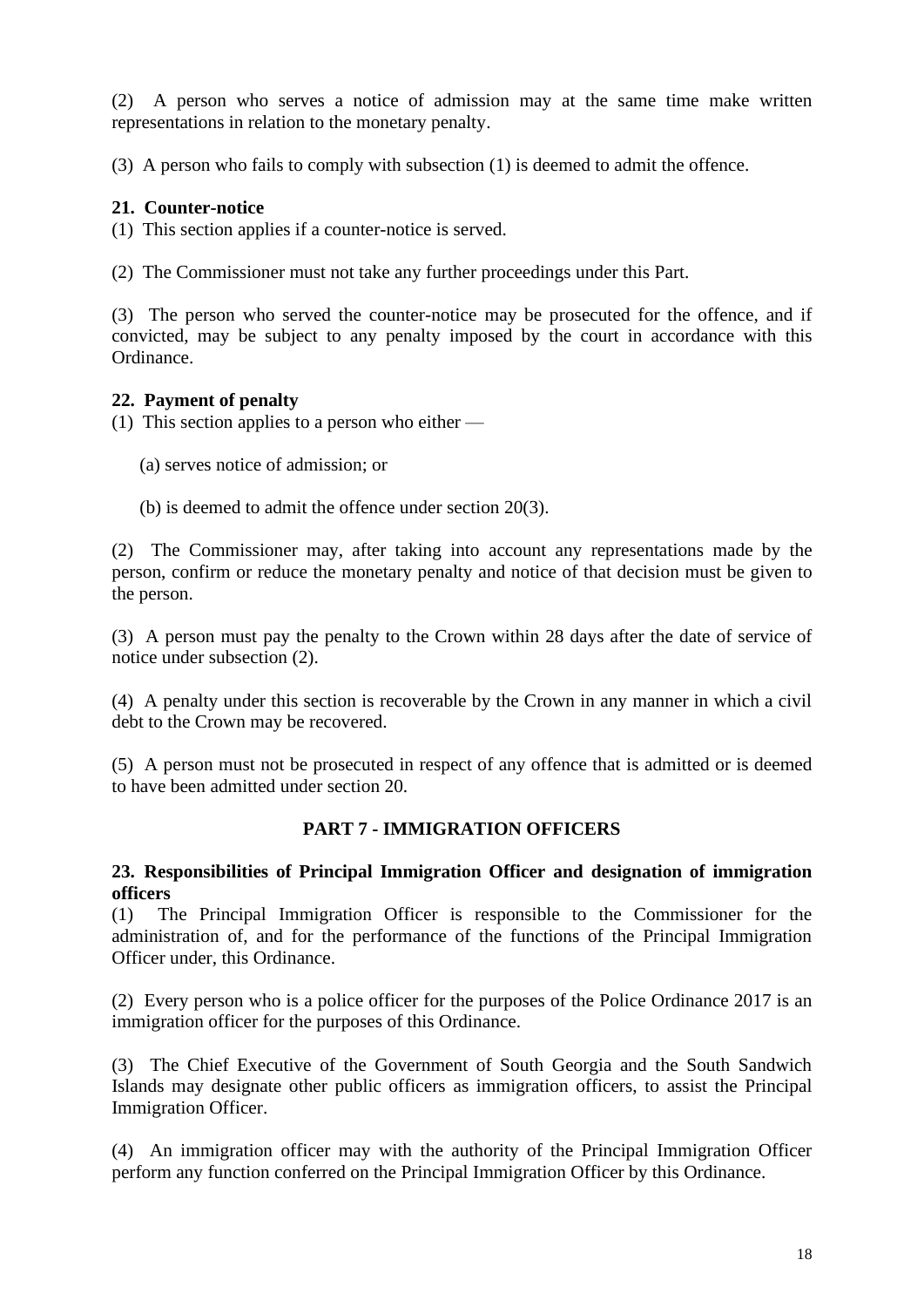(5) Any person who is an immigration officer by virtue of subsection (2) or (3) must, in the performance of functions under this Ordinance, obey the reasonable instructions of the Principal Immigration Officer.

# **24. Powers of immigration officers**

(1) An immigration officer may, for the purposes of this Ordinance —

(a) board and search any vessel in the territorial seas and anything on it, or that has been removed from it, for the purpose of determining whether there is any person on board who wishes to enter the Territories and, if so, whether that person should be permitted to do so;

(b) request any person who arranges, facilitates or provides transport for others to the Territories, or offers to do so, to provide any information about any person for whom such arrangements or facilities are, or provision is, made;

(c) search and question any person who enters or wishes to enter the Territories for the purpose of establishing the person's identity and determining whether the person has been or should be permitted to enter the Territories or not;

(d) examine and take possession of any passport or other documents for such period as may be reasonably necessary —

(i) for the purpose of establishing whether the person has or should be given permission to enter the Territories; or

(ii) in connection with any proceedings under this Ordinance for any offence, the making of a removal order, or a review under section 11;

(e) arrest and detain any person for up to 48 hours, if the officer has reasonable grounds for believing that the person has committed an offence under this Ordinance and any person so detained is in lawful custody; or

(f) take any other action that is reasonably necessary for the purposes of administering and enforcing this Ordinance.

(2) The Principal Immigration Officer may rescind a decision by another immigration officer to refuse to issue or extend a permit.

# **PART 8 - REPEALS AND TRANSITIONAL PROVISION**

#### **25. Repeal and revocation**

(1) Repeal the Immigration Ordinance 1965.

(2) Revoke the Immigration Regulations 1965.

#### **26. Transitional provision**

(1) Subject to subsection (2), an employment permit issued under the Immigration Ordinance 1965 continues to have effect as if it is a permit for work issued under section 7.

(2) The specified period of a permit to which subsection (1) applies ends on whichever is the first to occur of —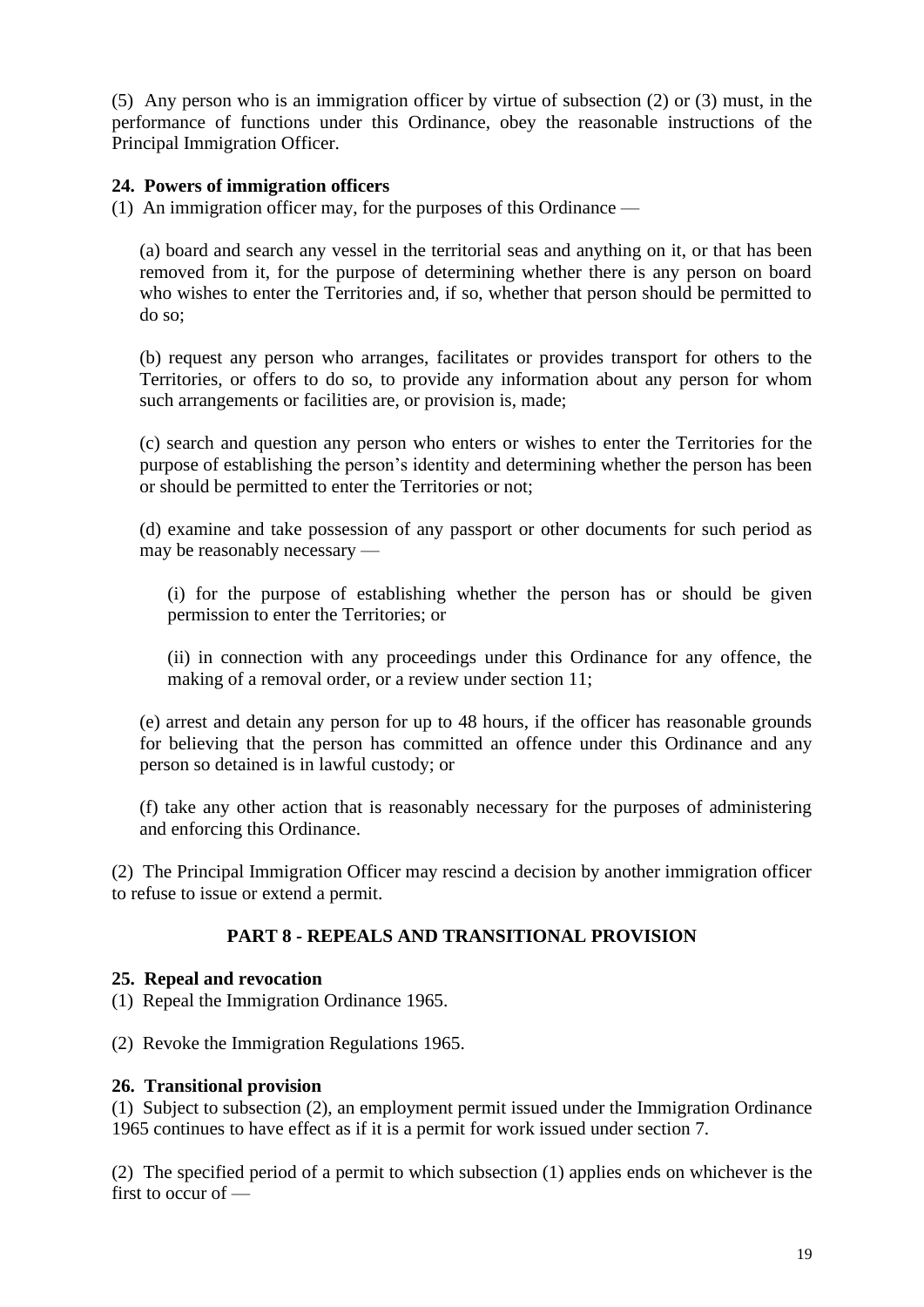(a) the date any period specified in the permit expires;

(b) the expiration of 3 months after this Ordinance comes into force; or

(c) the departure of the permit holder from the Territories.

(3) Subject to subsection (4), an entry permit issued to any person under the Immigration Ordinance 1965 continues to have effect as if it is a permit for a visit issued under this Ordinance.

(4) The specified period of a permit to which subsection (3) applies ends on the departure of the permit holder from the Territories or 30 days after this Ordinance comes into force, whichever is the first to occur.

# **SCHEDULE 1 - APPLICATIONS FOR PERMITS: REQUIRED INFORMATION**

*section 6*

All applications must include the following information about the applicant:

1. Full name and any previous name(s).

2. Date of birth.

- 3. Nationality/ nationalities.
- 4. Occupation.

5. Passport or other travel document details including number, date of issue and date of expiry.

6. Intended date of entry in, and intended date of departure from, the Territories or, if making an application for a permit for a visit and more than one visit is proposed, the intended dates of entry and departure for each visit included in the application.

7. The registered name of the vessel on which the applicant intends to arrive in the Territories.

8. Whether the applicant has health insurance.

9. (**Applications for permits for work only**) Details of the contract or other arrangement under which the applicant proposes to work in the Territories, including (but not limited to) the nature of the work, the place at which the work is to be done and the expected duration of the work.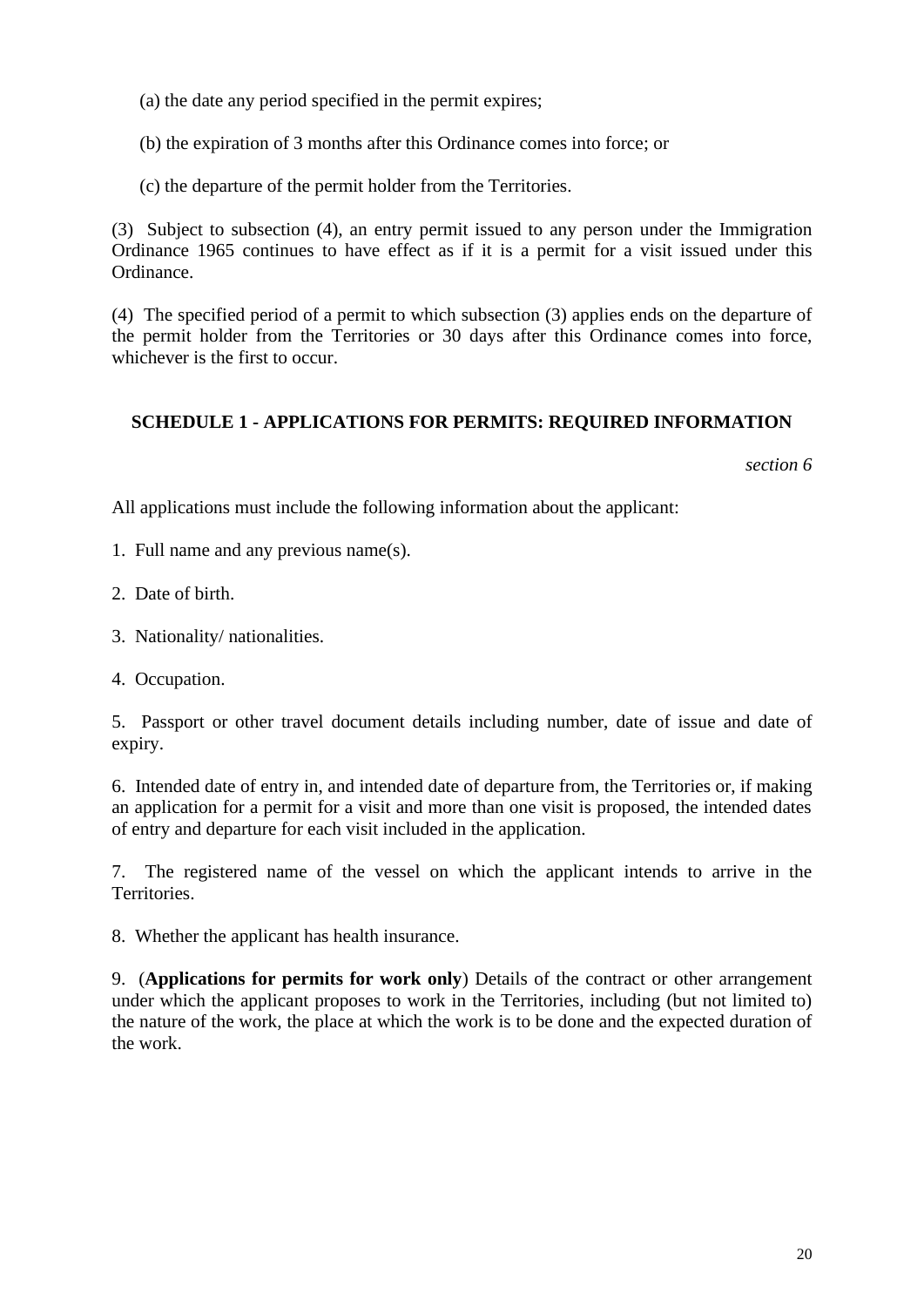# **SCHEDULE 2 - PERSONS WHO HAVE DEEMED PERMISSION**

#### *section 9*

# *Part A - Persons who have deemed permission to enter the Territories for work or workrelated reasons*

1. A person who is a member of the naval, military or air forces of the Crown, acting in the course of their duties.

2. A person employed in the civil service of the Crown in right of the Government of the United Kingdom who is required in the course of that employment to work in the Territories.

3. A person in the service of the Crown in right of the Government of South Georgia and the South Sandwich Islands.

4. A person employed or engaged in the provision of goods or services for the purposes of the Government of South Georgia and the South Sandwich Islands.

5. A person who works for or on behalf of the British Antarctic Survey and who is required, in the course of that work, to work in the Territories.

6. A person who lands in the Territories in the course of dealing with, or responding to, an emergency situation affecting others, provided the Commissioner or the Principal Immigration Officer agrees that such a situation has arisen.

# *Part B - Deemed permission for ships' crews*

7. A member of a crew of a vessel in the territorial seas who is required by the master of the vessel to disembark —

(a) for the purposes of re-provisioning, off-loading or loading cargo, repair or maintenance to the vessel; or

(b) to escort passengers who have permission to enter the Territories.

*Part C – Persons who have deemed permission for other reasons*

8. A person who is required by law to remain in the Territories.

9. A person who lands in the Territories by misadventure at sea or in the air, provided that the person either leaves the Territories or applies for a permit at the earliest opportunity.

10. A person who by reason of illness or injury is unable to leave the Territories or to apply for a permit or an extension to a permit within the specified period.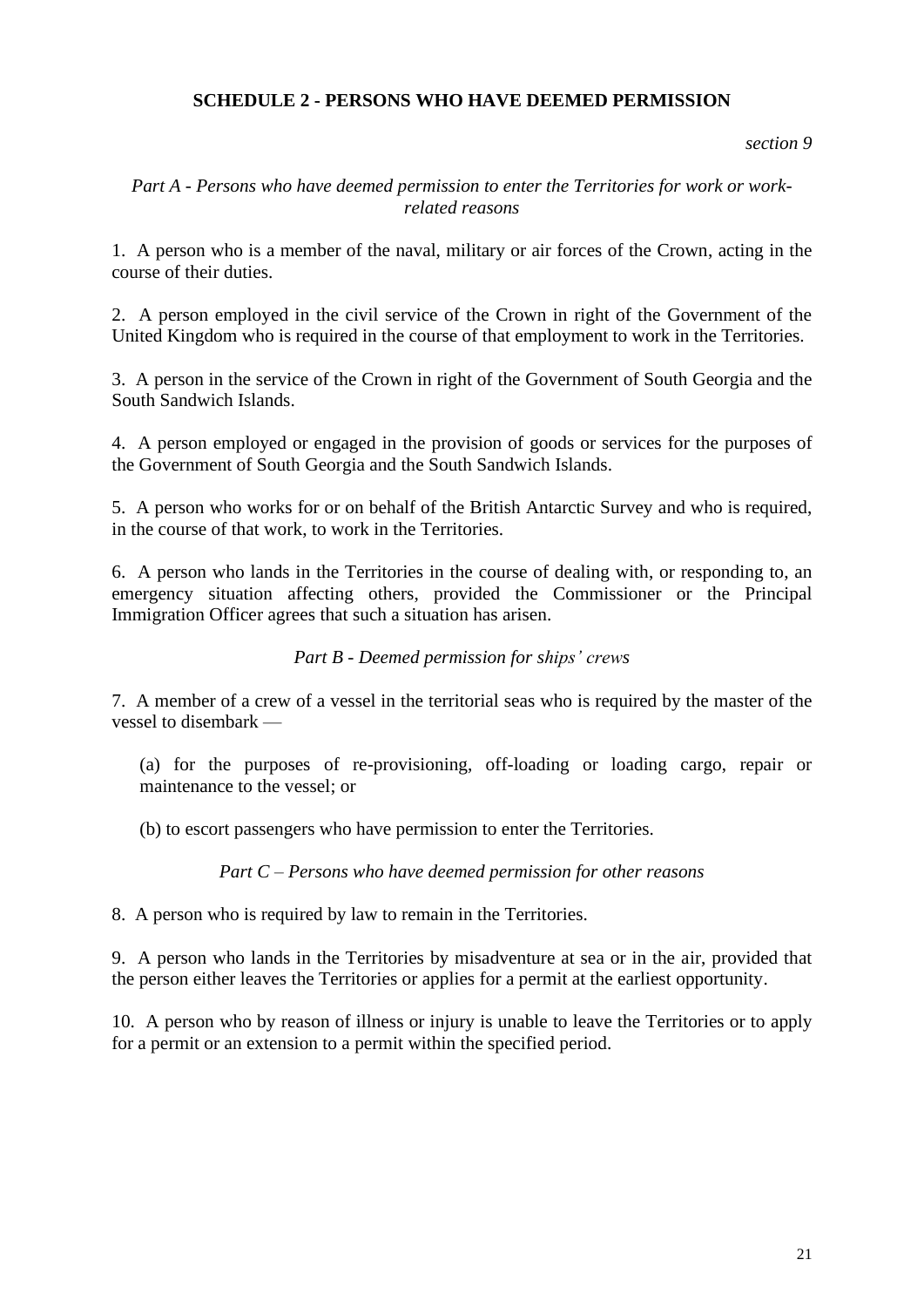# **SCHEDULE 3 - INFORMATION TO BE PROVIDED BY MASTERS**

*section 14*

Information to be provided about persons intending to disembark in the Territories:

- 1. Full name (and any previous names).
- 2. Date of birth.
- 3. Nationality/nationalities.

4. Passport or other travel document details including number, date of issue and date of expiry.

- 5. If the person has a permit, the date of issue of the permit and the specified period.
- 6. If the person has deemed permission
	- (a) the paragraph of Schedule 2 that applies to the person;
	- (b) the specified period; and
	- (c) whether the person has health insurance.

Enacted 4 May 2022

N. J. Phillips C.B.E., *Commissioner.*

#### \_\_\_\_\_\_\_\_\_\_\_\_\_\_\_\_\_\_\_\_\_\_\_\_\_\_\_\_\_\_\_\_\_\_\_\_\_\_\_\_ EXPLANATORY NOTE (*not part of the Ordinance)*

This Ordinance establishes a new regime for controlling entry to South Georgia and the South Sandwich Islands ("**the Territories**"). It replaces the Immigration Ordinance 1965 which is repealed, and the Immigration Regulations 1965 which are revoked, by *section 25.*

The Ordinance comes into force on a day appointed by the Commissioner by publication of a notice in the *Gazette* (*section 2*).

The purpose of the Ordinance, set out in *section 4*, is to limit the impact of people on the ecosystem of the Territories; ensure that the existing limited infrastructure is not overwhelmed by visitors; and to protect the Territories from security threats. Entry otherwise than in accordance with the Ordinance is prohibited (*section 5*) and the Ordinance provides a complete framework to manage the entry of persons in the Territories. No one is entitled to live long-term or permanently in the Territories.

The Ordinance provides for applications to be made for permission to enter and remain in the Territories for visits of a private nature or for work purposes (*section 6 and Schedule 1*). The Principal Immigration Officer can only issue a permit for a limited period (*section 7*). In the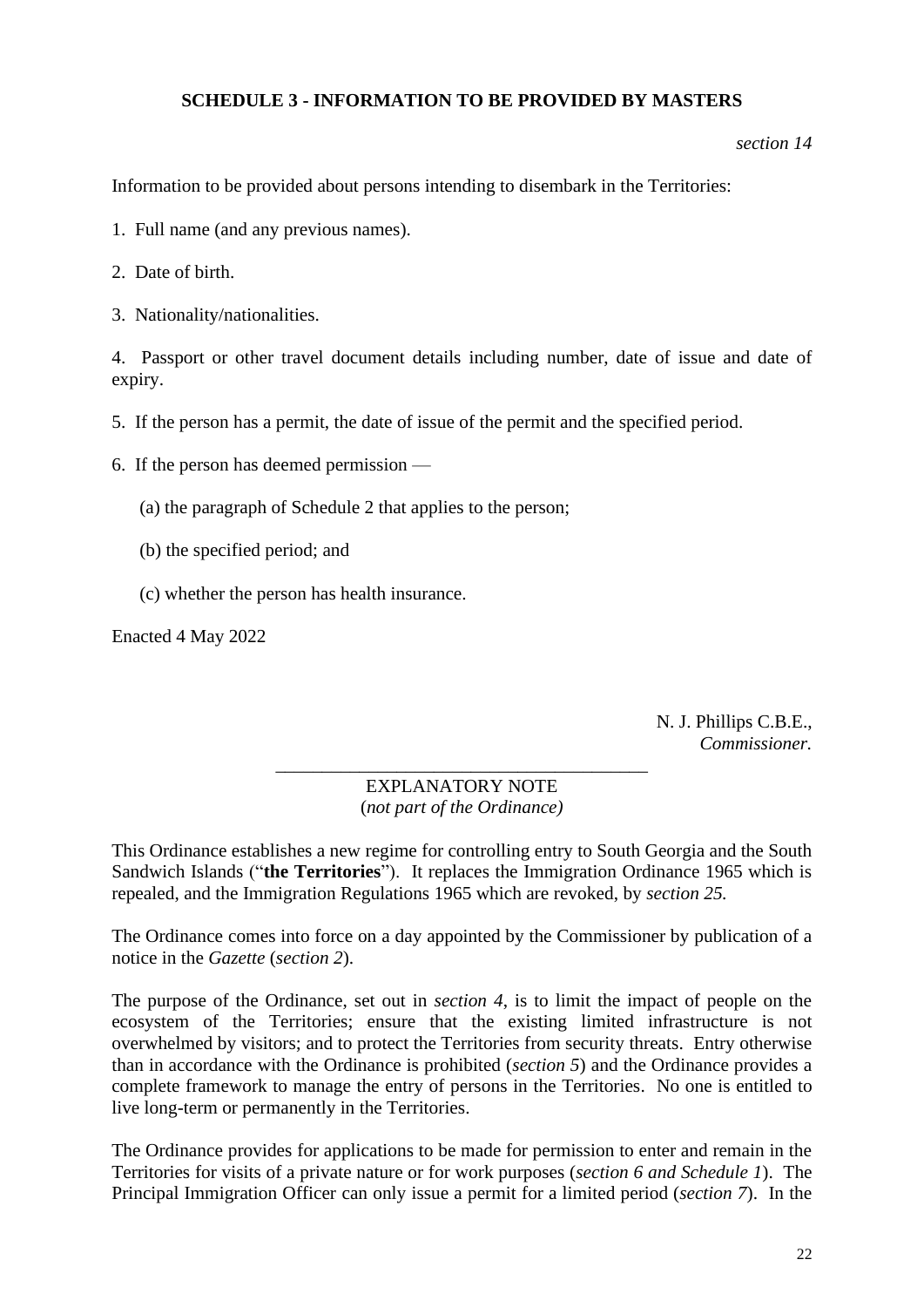case of a permit for a visits or visits, the specified period must not exceed 30 days, which can be extended by a further period of 30 days. A permit for work may be issued for up to 12 months or the period required to complete the work, whichever is shorter. A permit for work may be extended by up to 6 months. The Commissioner has power to extend a permit for a specified period, which may be longer. During the specified period, the permit holder may leave and re-enter the Territories, in accordance with the terms of the permit.

*Section 8* provides for permit applications to be refused in certain circumstances. Applications must be refused if the applicant deliberately or recklessly gives false information, is the subject of a removal order or is included in the UK Sanctions List. The Principal Immigration Officer has discretion to refuse applications from persons who commit criminal offences, whose entry would not be consistent with the purpose of the Ordinance or who have a contagious or infectious disease.

*Section 9* provides for "**deemed permission**" for persons of a description in Schedule 2 who, in the case of persons included in Parts A and B of Schedule 2, are not persons who would or might be refused entry under section 8. Any person who is not automatically entitled to deemed permission must apply for a permit in the usual way. Deemed permission is also time-limited. The specified period depends on the category of person and is linked to the reason for which they need to enter the Territories.

*Section 10* provides for permits to be revoked in certain circumstances and *section 11* provides for reviews by the Commissioner of immigration officers' decisions to refuse permits or extensions, or to revoke permits. Requests for reviews must be made within 72 hours of being notified of the decision complained of.

*Section 12* provides for the Commissioner to give permission to asylum seekers and refugees to remain for a specified period. There are no facilities or services to properly support refugees in the Territories but this provision recognises that in exceptional circumstances it may be necessary to accommodate refugees temporarily while arrangements are made for them to be transferred to another country or territory.

*Section 13* provides for persons who enter the Territories without permission or stay on after their permission has expired to be removed. Any persons who are in the Territories without permission commit an offence under *section 15* and if convicted may be subject to a fine or imprisonment.

*Section 14* sets out the duties of ships' masters, who must not allow any person to disembark unless satisfied they have a permit or deemed permission to enter the Territories. Masters must provide information of the matters set out in *Schedule 3* before allowing anyone to disembark. This requirement does not apply to military personnel, civil servants of the UK Government or of the Government of the Territories. No one should be allowed to disembark other than at an authorised place. A master who is in breach of section 14 commits an offence, punishable by a fine or a term of imprisonment (*section 16*). The person who owns the vessel or who chartered it or who operates it is similarly liable to prosecution (*section 17*).

*Part 6* provides for administrative penalties in relation to relatively minor offences committed under sections 16 and 17 as an alternative to a criminal prosecution. Administrative penalties are capped at £10 000, unlike fines which are unlimited.

*Part 7* sets out who is an immigration officer for the purposes of the Ordinance and the powers of immigration officers. "**Principal Immigration Officer**" is defined for the